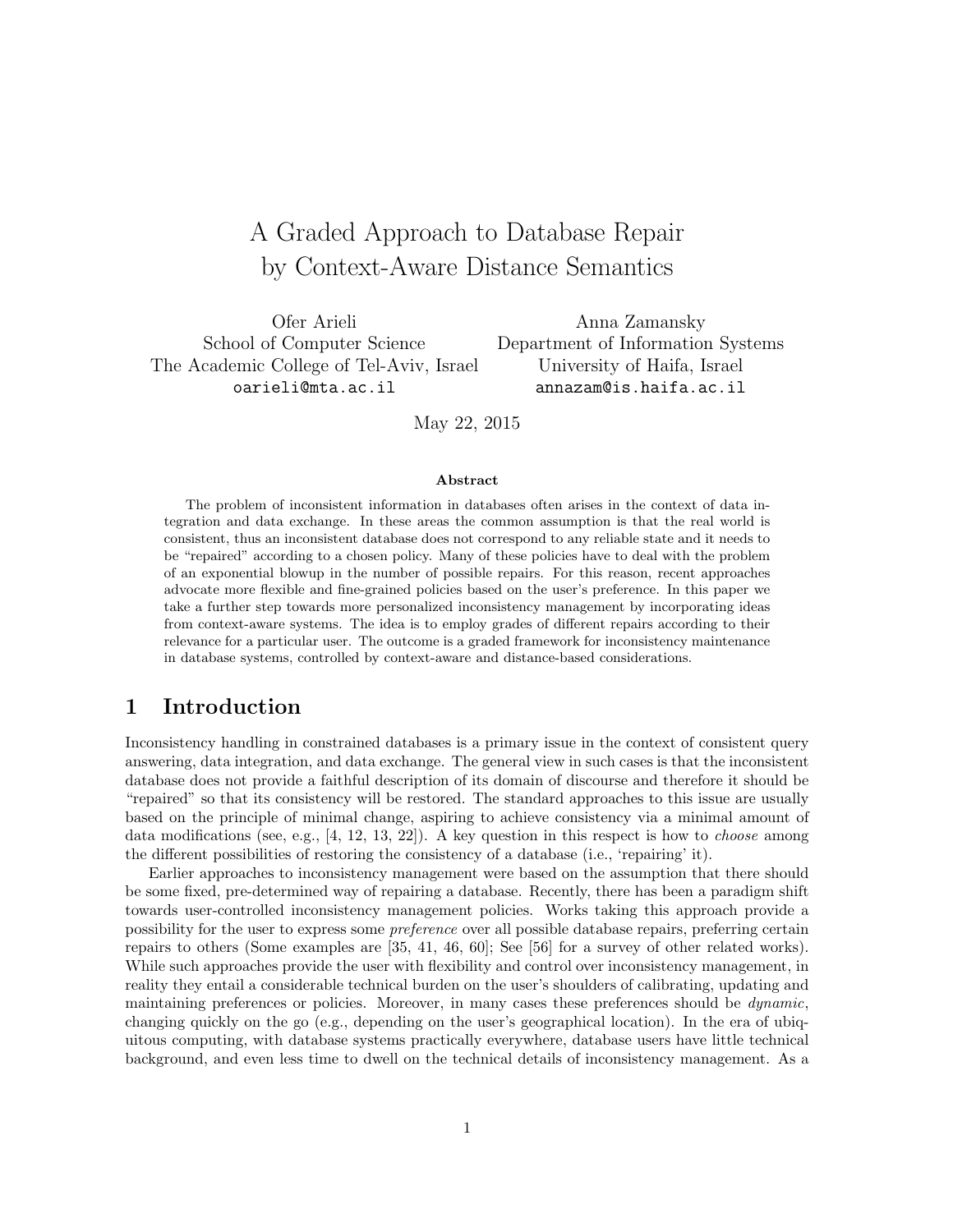consequence, there is a frequent demand for easy – and sometimes even fully automatic – inconsistency management solutions with little cognitive load, which are still expected to be personalized and tuned for particular needs. This leads to the idea of introducing context-awareness into inconsistency management.

Context-awareness is defined as the use of contexts to provide task-relevant information and services to the user (see [1]). We believe that inconsistency management has natural relations to the concept of context. Accordingly, the goal of this paper is to incorporate notions and techniques that have been studied by the context-aware computing community (see, e.g., [20] and [54]) into consistency management in database systems. For this, we use a logical approach for preferring repairs, which combines the following two grading ingredients:

- Distance-based semantics for restoring the consistency of inconsistent databases according to the principle of minimal change, and
- Context-awareness considerations, based on graded ranking, for incorporating user preferences.

| empNum | name | address                    | salary |
|--------|------|----------------------------|--------|
|        | John | Tower Street 3, London, UK | 70K\$  |
|        | John | Herminengasse 8, Wien, AT  | 80K\$  |
|        | Marv | 42 Street 15, New York, US | 90K\$  |

Example 1 Let us consider the following simple database instance:

A functional dependency that may be violated in this case is  $\epsilon$ mpNum  $\rightarrow$  salary, stating that the salary of an employee is uniquely determined by the employee's number. Thus, assuming that this database contains an information coming from several equally reliable sources, one has to resolve the inconsistency in it, although each source could have provided a completely consistent data. Minimal change considerations (which will be expressed in what follows by distance functions) imply in this case that it is enough to delete either the first or the second tuple for restoring consistency. Now, the decision which tuple to delete may be *context-dependent*. For instance, for tax assessments tuples with higher salaries may be preferred, while tuples with lower salaries may have higher priority when loans or grants are considered.

The choice between the first two tuples may also be determined by other, more dynamic considerations. For instance, it is quite possible that two different employees called John were assigned the same employee number by mistake. Alternatively, the same employee (John) may have two different addresses in two different countries, but the salary information associated with at least one of them is erroneous. In either cases, a user located in Austria is most probably interested in the Austrian address (or the Austrian employee), while a user located in the UK will make the most out of the other address (or employee).

The rest of this paper is organized as follows. In Section 2 we review some of the basic definitions of database concepts and distance-based semantics. In Section 3 we show how context-awareness can be modeled in our framework using a graded approach, and incorporate context-aware considerations into distance-based semantics. In Section 4 we consider some applications of our approach and in Section 5 we discuss some future work and conclude.<sup>1</sup>

<sup>1</sup>This paper is an extension of the work presented in the 35th Linz Seminar on Fuzzy Set Theory, dedicated to Graded Logical Approaches and their Applications (Linz, Austria, February 2014). A short version of this paper was also published in [64].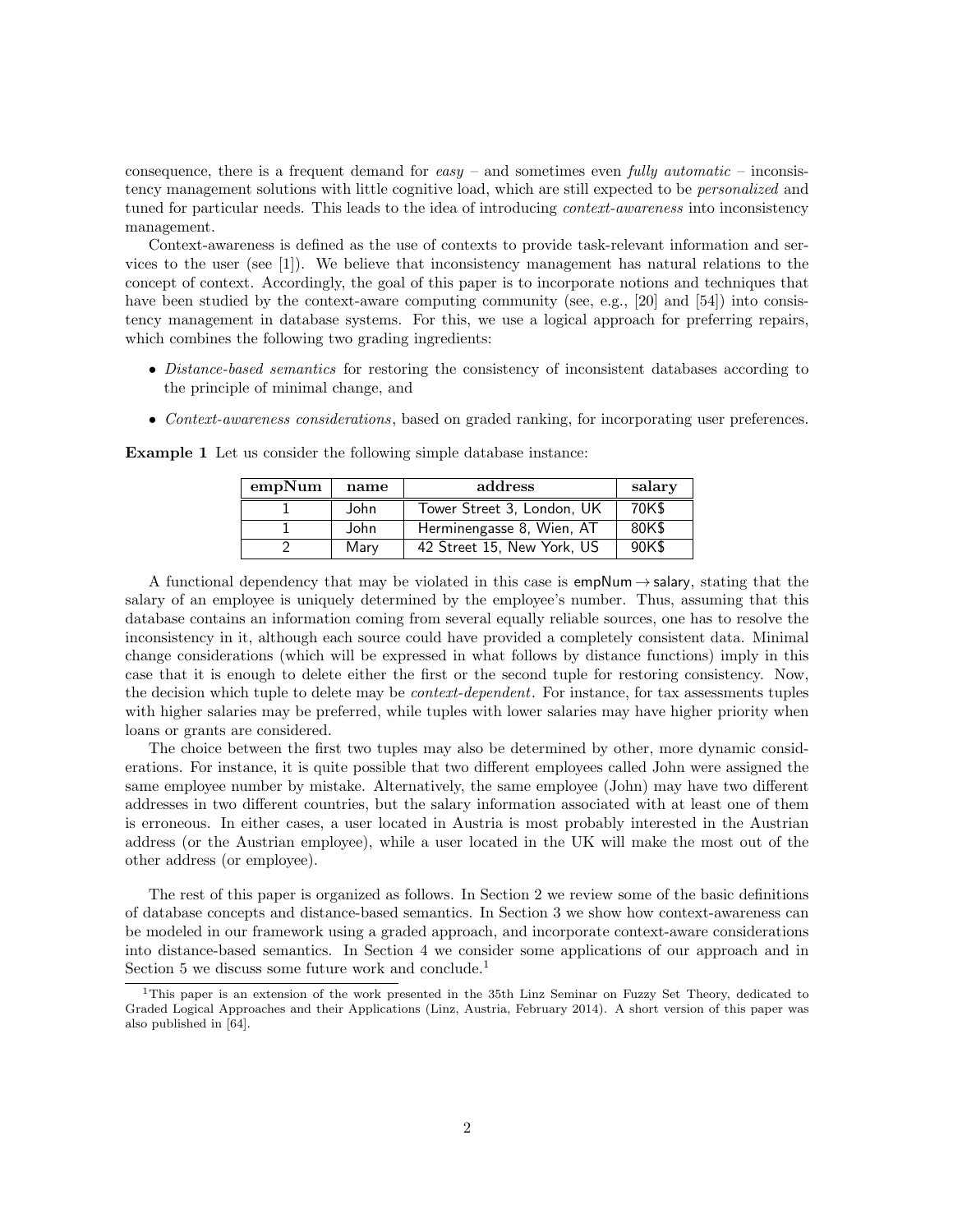## 2 Inconsistent Databases and Distance Semantics

To simplify of the presentation, in this paper we remain on the propositional level and reduce first-order databases to our framework by grounding them. In the sequel,  $\mathcal L$  denotes a propositional language with a *finite* set of atomic formulas  $\text{Atoms}(\mathcal{L})$ . An  $\mathcal{L}\text{-}interpretation I$  is an assignment of a truth value in  $\{T, F\}$  to every element in Atoms( $\mathcal{L}$ ). Interpretations are extended to complex formulas in  $\mathcal{L}$  in the usual way, using the truth tables of the connectives in  $\mathcal{L}$ . The set of two-valued interpretations for  $\mathcal{L}$ is denoted by  $\Lambda_{\mathcal{L}}$ . An interpretation I is a model of an L-formula  $\psi$ , denoted by  $I \models \psi$ , if  $I(\psi) = T$ , and it is a model of a set Γ of L-formulas, denoted by  $I \models \Gamma$ , if it is a model of every L-formula in Γ. The set of models of Γ is denoted by  $mod(\Gamma)$ . We say that Γ is *satisfiable* if  $mod(\Gamma)$  is not empty.

**Definition 2** A database  $\mathcal{DB}$  in  $\mathcal{L}$  is a pair  $\langle \mathcal{D}, \mathcal{IC} \rangle$ , where D (the database instance) is a finite subset of Atoms( $\mathcal{L}$ ), and  $\mathcal{IC}$  (the *integrity constraints*) is a finite and consistent set of  $\mathcal{L}$ -formulas.

The meaning of  $\mathcal D$  is determined by the conjunction of its facts, augmented with Reiter's closed world assumption, stating that each atomic formula that does not appear in  $\mathcal D$  is false. This may be expressed by the set  $\text{CWA}(\mathcal{D}) = \{\neg p \mid p \notin \mathcal{D}\}\$ . Henceforth, a database  $\mathcal{DB} = \langle \mathcal{D}, \mathcal{IC} \rangle$  will be associated with the theory  $\Gamma_{\mathcal{DB}} = \mathcal{IC} \cup \mathcal{D} \cup \mathsf{CWA}(\mathcal{D}).$ 

In the sequel we shall sometimes identify a database with its associated theory. Thus, for instance, a model of  $\mathcal{DB}$  is any interpretation satisfying  $\Gamma_{\mathcal{DB}}$ .

**Definition 3** A database  $\mathcal{DB}$  is consistent iff  $\Gamma_{\mathcal{DB}}$  is satisfiable.

When a database is not consistent at least one integrity constraint is violated, and so it is usually required to look for "repairs" of the database, that is, changes of the database instance so that its consistency will be restored. There are numerous approaches for doing so (see, e.g., [4, 12, 22] for some surveys on this subject). Here we follow the distance-based approach described in [5, 7], which we find suitable for our purposes as it provides a modular and flexible framework for a variety of methods of (cardinality-based) database repair and consistent query answering (see also [12, 13] and the references therein).

Distance-based reasoning is extensively studied in the context of, e.g., paraconsistent reasoning, belief revision, knowledge integration, and consistent query answering in database systems. It is based on the notion of preferential semantics [47, 55], where preferences are expressed in terms of distance functions. In the context of database systems this approach aims at addressing the problem that when DB is inconsistent  $mod(\Gamma_{DB})$  is empty, so reasoning with DB is trivialized. This may be handled by replacing  $mod(\Gamma_{\mathcal{DB}})$  with the set  $\Delta(\mathcal{DB})$  of interpretations that, intuitively, are 'as close as possible' to (satisfying)  $\mathcal{DB}$ , while still satisfying the integrity constraints. When  $\mathcal{DB}$  is consistent,  $\Delta(\mathcal{DB})$ and  $mod(\Gamma_{DB})$  coincide (see Proposition 15 below), which assures that distance-based semantics is a conservative generalization of standard semantics for consistent databases.

In what follows, we recall the relevant definitions for formalizing the intuition above (see also [5, 7]).

**Definition 4** A *pseudo-distance* on a set U is a total function  $d: U \times U \to \mathbb{R}^+$ , which is

- symmetric: for all  $\nu, \mu \in U$ ,  $d(\nu, \mu) = d(\mu, \nu)$ , and
- preserves identity: for all  $\nu, \mu \in U$ ,  $d(\nu, \mu) = 0$  if and only if  $\nu = \mu$ .

A pseudo-distance d is called a distance (metric) on  $U$ , if it satisfies the triangular inequality:

• for all  $\nu, \mu, \sigma \in U$ ,  $d(\nu, \sigma) \leq d(\nu, \mu) + d(\mu, \sigma)$ .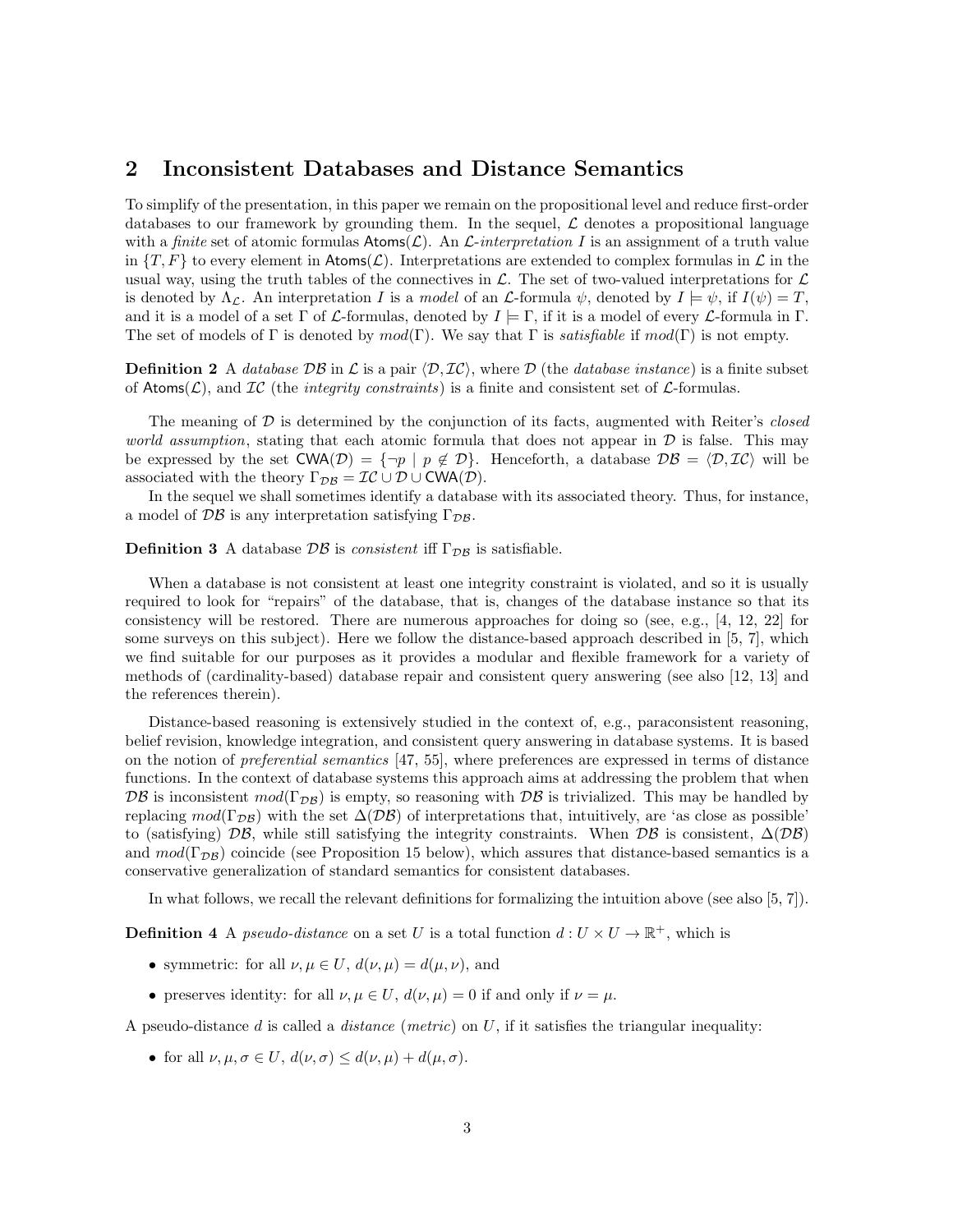**Example 5** One may define the following distances on  $\Lambda_{\mathcal{L}}$ :

$$
d_U(I, I') = \begin{cases} 1 & \text{if } I \neq I', \\ 0 & \text{otherwise.} \end{cases}
$$

$$
d_H(I, I') = |\{p \in \text{Atoms}(\mathcal{L}) \mid I(p) \neq I'(p)\}|.
$$

 $d_U$  is sometimes called the uniform distance and  $d_H$  is known as the Hamming distance. We note that the above distance functions are simple but not always sensitive enough.<sup>2</sup> More sophisticated distances based on aggregation of distances between (sets of) facts, are the Hausdorff distance [25], Eiter and Mannila's distance [28], and distances defined by matching functions [7]. We refer to [7] for demonstrating how the latter distances may be incorporated in a database repairing framework.

**Definition 6** A *(numeric) aggregation function* is a function f, whose domain consists of multisets of real numbers and whose range is the real numbers, satisfying the following properties:

- $\bullet$  f is non-decreasing when a multiset element is replaced by a larger element,
- $f({x_1, ..., x_n}) = 0$  if and only if  $x_1 = x_2 = ... x_n = 0$ , and
- $f({x}) = x$  for every  $x \in \mathbb{R}$ .

We say that an aggregation function f is hereditary, if  $f(\{x_1, \ldots, x_n\}) < f(\{y_1, \ldots, y_n\})$  entails that  $f({x_1, \ldots, x_n, z_1, \ldots, z_m}) < f({y_1, \ldots, y_n, z_1, \ldots, z_m}).$ 

In what follows we shall aggregate distance values. Since distances are non-negative numbers, aggregation functions in this case include, e.g., the summation and the maximum functions, the former is also hereditary.

**Definition 7** A distance setting (for a language L) is a pair  $DS = \langle d, f \rangle$ , where d is a pseudo-distance on  $\Lambda_{\mathcal{L}}$  and f is an aggregation function.

The next definition is a common way of using distance functions for maintaining inconsistent data (see, e.g,  $[5, 42, 43]$ ).

**Definition 8** For a finite set  $\Gamma = {\psi_1, \ldots, \psi_n}$  of formulas in  $\mathcal{L}$ , an interpretation  $I \in \Lambda_{\mathcal{L}}$ , and a distance setting  $DS = \langle d, f \rangle$  for  $\mathcal{L}$ , we denote:

- $d_{\text{DS}}(I, \psi_i) = \min\{d(I, I') \mid I' \models \psi_i\},\$
- $\delta_{\text{DS}}(I, \Gamma) = f({d}_{\text{DS}}(I, \psi_1), \ldots, d_{\text{DS}}(I, \psi_n))$ .

**Proposition 9** [5, 43] Let  $\Gamma$  be a finite set of formulas in  $\mathcal{L}$ ,  $\psi$  a formula in  $\mathcal{L}$ , I an interpretation in  $\Lambda_{\mathcal{L}}$ , and  $DS = \langle d, f \rangle$  a distance setting for L. Then it holds that  $I \models \psi$  iff  $d_{DS}(I, \psi) = 0$  and  $I \models \Gamma$ iff  $\delta_{\text{DS}}(I,\Gamma) = 0$ .

The interpretations that are 'closest' to being models of  $\Gamma_{\mathcal{DB}}$  are defined as follows:

**Definition 10** Given a database  $\mathcal{DB} = \langle \mathcal{D}, \mathcal{IC} \rangle$  in  $\mathcal{L}$  and a distance setting  $DS = \langle d, f \rangle$  for  $\mathcal{L}$ , the set of the most plausible interpretations of  $\mathcal{DB}$  (with respect to DS) is defined as follows:

$$
\Delta_{\text{DS}}(\mathcal{DB}) = \{ I \in \text{mod}(\mathcal{IC}) \mid (\forall I') \ I' \in \text{mod}(\mathcal{IC}) \Longrightarrow \delta_{\text{DS}}(I, \mathcal{D} \cup \text{CWA}(\mathcal{D})) \leq \delta_{\text{DS}}(I', \mathcal{D} \cup \text{CWA}(\mathcal{D})) \}.
$$

<sup>&</sup>lt;sup>2</sup>For instance, according to both of these functions,  $\{p(a, b)\}$  and  $\{p(c, d)\}$  are equally distant from  $\{p(a, e)\}$ , although  $p(a, b)$  and  $p(a, e)$  share the first argument.

<sup>&</sup>lt;sup>3</sup>Closed word assumption is needed here to take into account atomic formulas that are not mentioned in the database instance but appear, e.g., in the integrity constraints or in the user's context environment (see Definition 18 below).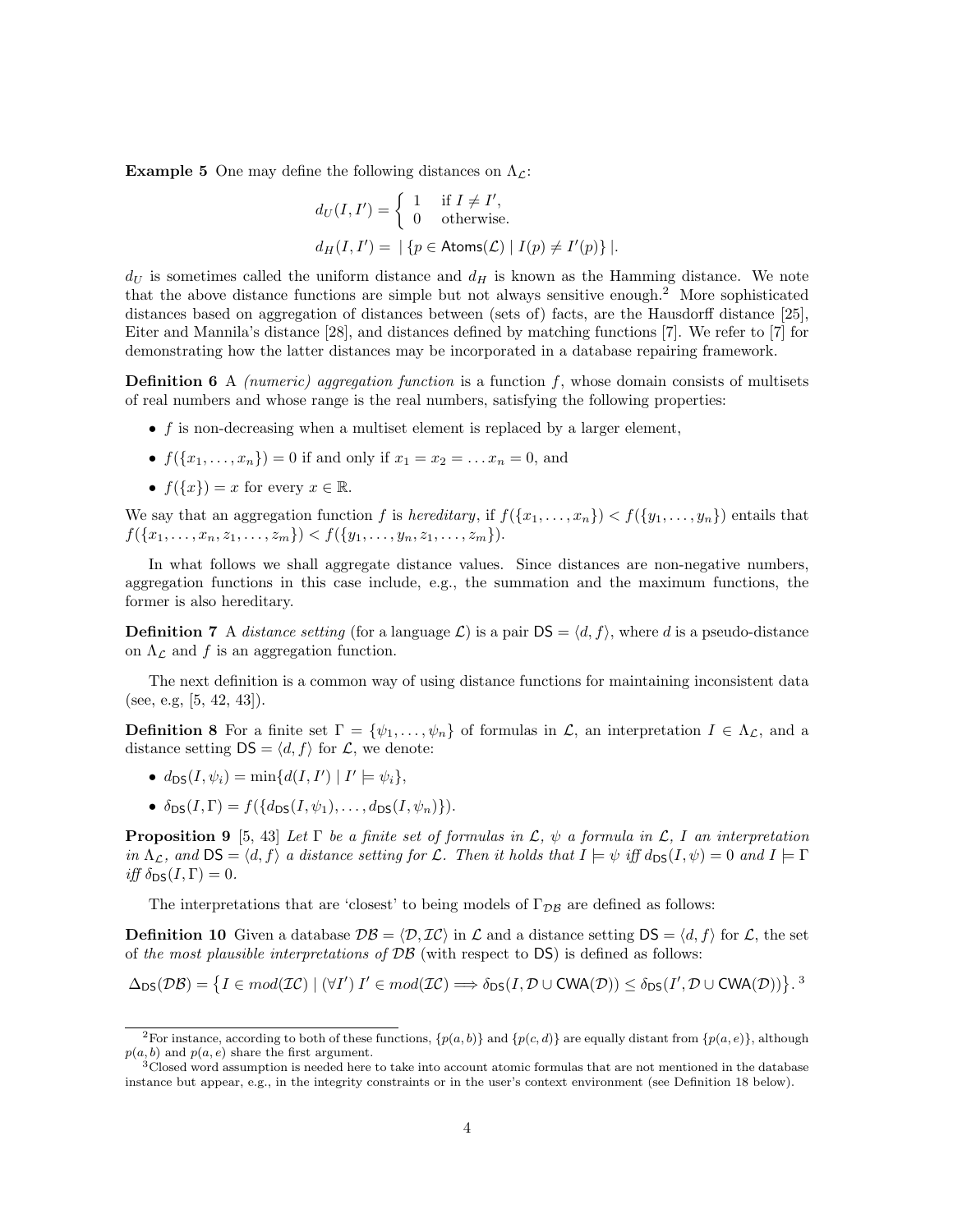Note 11 Since  $\mathcal{IC}$  is satisfiable and  $\Lambda_{\mathcal{L}}$  is finite, for every database  $\mathcal{DB} = \langle \mathcal{D}, \mathcal{IC} \rangle$  and a distance setting DS for its language, it holds that  $\Delta_{DS}(DB) \neq \emptyset$ .

**Definition 12** Let  $\mathcal{DB} = \langle \mathcal{D}, \mathcal{IC} \rangle$  be a database and  $DS = \langle d, f \rangle$  a distance setting. We say that R is a DS-repair of DB, if there is an  $I \in \Delta_{DS}(\mathcal{DB})$  such that  $\mathcal{R} = \{p \in \text{Atoms}(\mathcal{L}) \mid I(p) = T\}.$ We shall sometimes denote this repair by  $\mathcal{R}(I)$  and say that it is *induced by I* (or that I is the *characteristic model* of  $\mathcal{R}$ ). The set of all the DS-repairs is denoted by Repairs<sub>DS</sub>( $\mathcal{DB}$ ), that is, Repairs<sub>DS</sub> $(\mathcal{DB}) = {\mathcal{R}(I) | I \in \Delta_{DS}(\mathcal{DB})}.$ 

An alternative characterization of the DS-repairs of  $\mathcal{DB}$  is given next.

**Proposition 13** Let  $\mathcal{DB} = \langle \mathcal{D}, \mathcal{IC} \rangle$  be a database and  $DS = \langle d, f \rangle$  a distance setting. Let  $I_S$  be the characteristic function of  $S \subseteq$  Atoms( $\mathcal{L}$ ) (that is,  $I_S(p) = T$  if  $p \in S$  and  $I_S(p) = F$  otherwise). The DS-inconsistency value of S (with respect to  $\mathcal{DB}$ ) is defined by: <sup>4</sup>

$$
\mathsf{Inc}_{\mathsf{DS}}^{\mathcal{DB}}(S) = \begin{cases} \delta_{\mathsf{DS}}(I_S, \mathcal{D} \cup \mathsf{CWA}(\mathcal{D})) & \text{if } I_S \in \mathit{mod}(\mathcal{IC}), \\ \infty & \text{otherwise.} \end{cases}
$$

Then  $\mathcal{R} \subseteq$  Atoms( $\mathcal{L}$ ) is a DS-repair of DB iff its DS-inconsistency value is minimal among the DSinconsistency values of the subsets of  $\mathsf{Atoms}(\mathcal{L})$ .

**Proof.** Let  $\mathcal{R} \subseteq$  Atoms( $\mathcal{L}$ ) such that  $\mathsf{Inc}_{DS}(\mathcal{R}) \leq \mathsf{Inc}_{DS}(S)$  for every  $S \subseteq$  Atoms( $\mathcal{L}$ ). Since  $\mathcal{IC}$  is satisfiable,  $\text{Inc}_{DS}(\mathcal{R}) < \infty$ , and so  $I_{\mathcal{R}} \in \text{mod}(\mathcal{IC})$ . Let now  $\mathcal{R}'$  be a DS-repair of DB. Then there is an element  $I' \in \Delta_{DS}(\mathcal{DB})$  such that  $\mathcal{R}' = \{p \in \text{Atoms}(\mathcal{L}) \mid I'(p) = T\}$ . But  $\delta_{DS}(I_{\mathcal{R}}, \mathcal{D} \cup \text{CWA}(\mathcal{D})) \le$  $\delta_{DS}(I', \mathcal{D} \cup \text{CWA}(\mathcal{D}))$ , and so  $I_{\mathcal{R}} \in \Delta_{DS}(\mathcal{D}\mathcal{B})$  as well, which implies that  $\mathcal{R}$  is a DS-repair of  $\mathcal{D}\mathcal{B}$ .

For the converse, let R be a DS-repair of DB and let  $S \subseteq$  Atoms( $\mathcal{L}$ ). We have to show that  $\mathsf{Inc}_{\mathsf{DS}}(\mathcal{R}) \leq \mathsf{Inc}_{\mathsf{DS}}(S)$ . Indeed, if  $I_S \notin \mathsf{mod}(\mathcal{IC})$  then  $\mathsf{Inc}_{\mathsf{DS}}(S) = \infty$  and so the claim is obtained. Otherwise, both  $I_{\mathcal{R}}$  and  $I_S$  are models of  $\mathcal{IC}$ , and since  $\mathcal R$  is a DS-repair of  $\mathcal{DB}$ ,  $I_{\mathcal{R}} \in \Delta_{DS}(\mathcal{DB})$ . It follows that  $\delta_{DS}(I_R, \mathcal{D} \cup \text{CWA}(\mathcal{D})) \leq \delta_{DS}(I_S, \mathcal{D} \cup \text{CWA}(\mathcal{D}))$  and so  $\text{Inc}_{DS}(\mathcal{R}) \leq \text{Inc}_{DS}(S)$ .

Note 14 Interestingly, viewed as a preferred way to update an inconsistent database (and so to recover its inconsistency), the above construction of Repairs $_{DS}(\mathcal{DB})$  satisfies the five properties listed in  $[56]$ <sup>5</sup>. This easily follows from Proposition 13 above. Indeed, by this proposition, for every database DB and a distance setting DS, Repairs $_{DS}(\mathcal{DB}) = \min_{\leq s} \{ S \mid S \subseteq \text{Atoms}(\mathcal{L}) \}$ , where  $S_1 \leq_{DS} S_2$  iff  $\mathsf{Inc}_\mathsf{DS}(S_1) < \mathsf{Inc}_\mathsf{DS}(S_2)$ . This implies the satisfaction of the following postulates:

- **P1** Non-Emptiness: Repairs $_{DS}(\mathcal{DB}) \neq \emptyset$  because a  $\lt_{DS}$ -minimum over the finite set  $2^{Atoms(\mathcal{L})}$  is always obtained. (Also since Repairs<sub>DS</sub>( $\mathcal{DB}$ ) = { $\mathcal{R}(I) | I \in \Delta_{DS}(\mathcal{DB})$ } and  $\Delta_{DS}(\mathcal{DB}) \neq \emptyset$  by Note 11).
- **P2** Monotonicity:  $\text{If } \text{<_{DS_1}} \subseteq \text{<_{DS_2}} \text{ then } \min_{\text{<_{DS_2}}} 2^{\text{Atoms}(\mathcal{L})} \subseteq \min_{\text{<_{DS_1}}} 2^{\text{Atoms}(\mathcal{L})}, \text{and so } \text{Repairs}_{DS_2}(\mathcal{DB}) \subseteq \min_{\text{<_{DS_2}}} 2^{\text{Atoms}(\mathcal{L})}$  $\mathsf{Repairs}_{\mathsf{DS}_1}(\mathcal{DB}).$
- **P3** Non-Discrimination: If  $\lt_{DS} = \emptyset$  then Repairs<sub>DS</sub>( $\mathcal{DB}$ ) = 2<sup>Atoms( $\mathcal{L}$ ).</sup>
- **P4** Categoricity: If  $\lt_{DS}$  is a total order then  $|Repairs_{DS}(\mathcal{DB})| = 1$ .
- **P5** Conservativeness: Repairs<sub>DS</sub> $(\mathcal{DB}) \subseteq 2^{\text{Atoms}(\mathcal{L})}$ .

By Proposition 9 and Definition 12, we also have the following result:

<sup>&</sup>lt;sup>4</sup>In what follows, when the underlying database is fixed or clear from the context, we shall omit the superscript  $\mathcal{DB}$ from the notations of the inconsistency value.

<sup>&</sup>lt;sup>5</sup>In [56] these properties are considered with respect to methods for making preferences among all the possible repairs.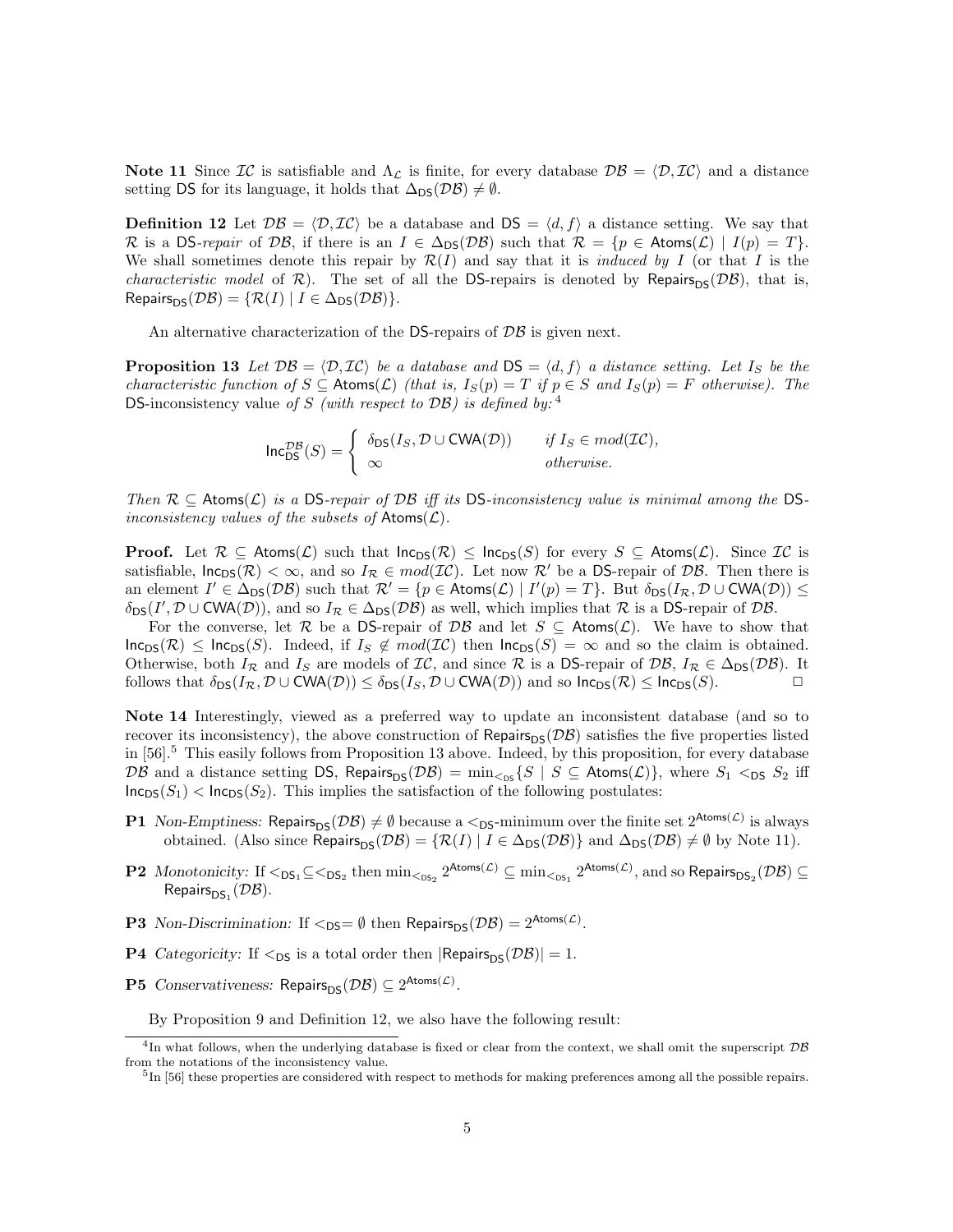**Proposition 15** Let  $\mathcal{DB} = \langle \mathcal{D}, \mathcal{IC} \rangle$  be a database and DS a distance setting. The following conditions are equivalent:

- 1. DB is consistent,
- 2.  $\Delta_{DS}(\mathcal{DB}) = mod(\Gamma_{\mathcal{DB}}),$
- 3. Repairs $_{DS}(\mathcal{DB}) = {\mathcal{D}}$ ,
- 4. The DS-inconsistency value of every DS-repair of DB is zero.

**Proof.** Suppose that  $\Delta_{\text{DS}}(\mathcal{DB}) = mod(\Gamma_{\mathcal{DB}})$ . By Note 11 this means that  $mod(\Gamma_{\mathcal{DB}}) \neq \emptyset$ , and so DB is consistent. Conversely, if DB is consistent then  $\Gamma_{\mathcal{DB}}$  is satisfiable. It's unique model  $I_{\mathcal{D}}$  is the following:

$$
\forall p \in \text{Atoms}(\mathcal{L}) \ I_{\mathcal{D}}(p) = \left\{ \begin{array}{ll} T & \text{if } p \in \mathcal{D}, \\ F & \text{if } p \notin \mathcal{D}. \end{array} \right.
$$

It follows that for every data setting  $DS = \langle d, f \rangle$ ,  $\delta_{DS}(I_{\mathcal{D}}, \mathcal{D} \cup \text{CWA}(\mathcal{D})) = 0$  and so  $\Delta_{DS}(\mathcal{D}B) =$  $mod(\Gamma_{\mathcal{DB}}) = \{I_{\mathcal{D}}\}\$ . This also implies that in this case Repairs<sub>DS</sub>( $\mathcal{DB}$ ) =  $\{\mathcal{R}(I_{\mathcal{D}})\} = \{\mathcal{D}\}\$  and so, by Proposition 9,  $\text{Inc}_{DS}^{DB}(\mathcal{D}) = 0$ . Finally, if the DS-inconsistency value of every DS-repair of  $DB$  is zero, then every such repair is induced by a model of  $\Gamma_{\mathcal{DB}}$ . This means that Repairs<sub>DS</sub>( $\mathcal{DB}$ ) = { $\mathcal{R}(I) | I \in$  $\Delta_{\text{DS}}(\mathcal{DB})$ } may be represented by  $\{\mathcal{R}(I) \mid I \in mod(\Gamma_{\mathcal{DB}})\}\$ , thus  $\Delta_{\text{DS}}(\mathcal{DB}) = mod(\Gamma_{\mathcal{DB}})\$ .

Example 16 Let us return to the database in Example 1. The projection of the database table on the attributes id and salary is:  $\{ (1, 70K\%) , (1, 80K\%) , (2, 90K\%) \}$ . After grounding the database and representing the tuple  $\langle \text{empNum}, \text{salary} \rangle$  by a propositional variable  $T_{\text{salary}}^{\text{empNum}},$  we have:

$$
\mathcal{D} \cup \text{CWA}(\mathcal{D}) = \Big\{ T_{70K\$}^1, T_{80K\$}^1, \neg T_{90K\$}^1, \neg T_{70K\$}^2, \neg T_{80K\$}^2, T_{90K\$}^2 \Big\},
$$

and the functional dependency empNum  $\rightarrow$  salary is formulated as follows:

$$
\mathcal{IC} = \Big\{ T_y^x \to \neg T_z^x \mid y \neq z, \ y, z \in \{70K\$, 80K\$, 90K\$, 90K\$, \ x \in \{1, 2\} \Big\}.
$$

Using the distance  $d_H$  from Example 5 and  $f = \Sigma$ , we compute:

|                                | $a_H$<br>70. | $a_H$<br>80/ | $\mathbf{r}$<br>$\frac{1}{90}$<br>$d_H$ | $a_H$<br>70. | ▵<br>$a_H$<br>80 <sub>1</sub> | $\frac{2}{90}$<br>$d_H$ | $\cdot$ ( <i>I</i> , $\Gamma_{\mathcal{DB}}$ )<br>$\partial_{d_H\Sigma}$ |
|--------------------------------|--------------|--------------|-----------------------------------------|--------------|-------------------------------|-------------------------|--------------------------------------------------------------------------|
| v                              |              |              |                                         |              |                               |                         |                                                                          |
| $\mathsf{T}^1_{70}$            |              |              |                                         |              |                               |                         |                                                                          |
| $\mathsf{T}^1_{80}$ .          |              |              |                                         |              |                               |                         |                                                                          |
| $\cdots$                       | $\cdots$     | $\cdots$     | $\cdots$                                | $\cdots$     | $\cdots$                      | $\cdots$                | $\cdots$                                                                 |
| $-2$                           |              |              |                                         |              |                               |                         |                                                                          |
| ▵<br>, 80,<br>.90 <sub>2</sub> |              |              |                                         |              |                               |                         |                                                                          |
| $\cdots$                       | $\cdots$     | $\cdots$     | $\cdots$                                | $\cdots$     | $\cdots$                      | $\cdots$                | $\cdots$                                                                 |

It follows that  $\Delta_{\langle d_H, \Sigma \rangle}(\mathcal{DB}) = \{I_1, I_2\}$  and Repairs<sub>DS</sub>( $\mathcal{DB}) = \{ \mathcal{R}(I_1), \mathcal{R}(I_2) \}$ , where  $\mathcal{R}(I_1) = \{ \mathsf{T}_{70}^1, \mathsf{T}_{90}^2 \}$ and  $\mathcal{R}(I_2) = {\{\mathsf{T}_{80}^1, \mathsf{T}_{90}^2\}}$ . Note that  $\mathcal{R}(I_1)$  means that in order to repair the database the tuple with empNum = 1 and salary = 80K\$ has to be removed, while  $\mathcal{R}(I_2)$  indicates that the tuple with empNum = 1 and salary =  $70K\$  should to be deleted. Thus, only  $\mathsf{T}_{90}^2$  holds in all the repairs of  $\mathcal{DB}$ , that is, only the salary of Employee 2 is certain.

**Example 17** Consider the database  $\mathcal{DB} = \langle \mathcal{D}, \mathcal{IC} \rangle$  where  $\mathcal{D} = \{\text{rain}, \text{warm}\}\$  and  $\mathcal{IC} = \{\text{rain} \rightarrow \text{Carmitian}\}\$ take umbrella}. By the closed word assumption this database is not consistent, since  $\neg$ take umbrella ∈  $\Gamma_{\mathcal{DB}}$ . Using the same distance setting as in Example 16 we again have two ways of repairing the inconsistency in  $\mathcal{DB}$ , but this time one of them involves an insertion of a new fact to the database: one repair is by removing the assumption that it is rainy, and the other repair is by inserting an indication to take an umbrella.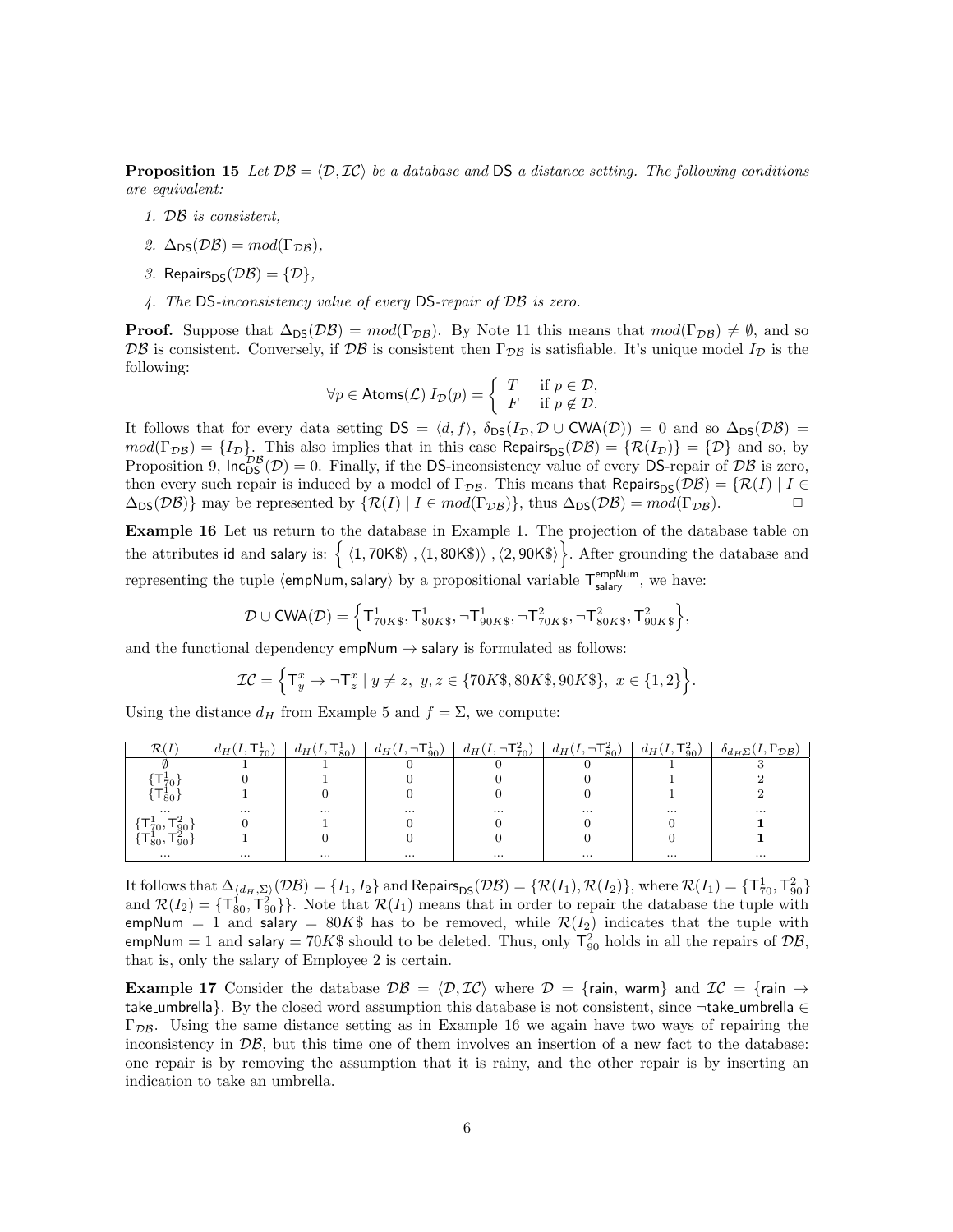# 3 Context-Aware Inconsistency Management

### 3.1 Context Modeling

As defined in [1],

"Context is any information that can be used to characterize the situation of an entity. An entity is a person, place or object that is considered relevant to the interaction between a user and an application, including the user and application."

This notion has been found useful in several domains, such as machine learning and knowledge acquisition (see, e.g., [15, 19]). We shall consider as a context any data that can be used to characterize database-related situations, involving database entities, user contexts and preferences, etcetera [11, 23]. This includes computational environments (e.g., network connectivity, nearby resources), user-related context (such as profile, location, mood, family situation), and measurable contexts (like noise levels, temperature, and time) [16].

There is a wide variety of methods for modeling contexts (see, e.g., [59]). Here we follow the data-centric approach introduced in [58], and refer to contexts using a finite set of special-purpose variables, which may not be part of the database.

**Definition 18** A *context environment* (or just a *context*)  $C$  is a finite tuple of distinct variables  $\langle c_1, \ldots, c_n \rangle$ , where each variable  $c_i$   $(1 \leq i \leq n)$  has a corresponding range Range $(c_i)$  of possible values. A context state for C (a C-state, for short) is an assignment S such that  $S(c_i) \in \mathsf{Range}(c_i)$ . The set of context states is denoted by  $\mathsf{States}(C)$ .

Intuitively, a context environment C represents the parameters that may be taken into consideration for the database inconsistency maintenance.

Example 19 Consider a process of repairing an obsolete database that contains information about the nationality of citizens of European Union countries. Such a database may contain data about people from countries that no longer exist, such as Czechoslovakia or Yugoslavia (violating a constraint listing the valid countries). It might also happen that, e.g., as a result of data integration, former Czechoslovakians are reported as being both Slovak and Czechs. In such a case a person's name could be used as a context to help tracing the correct nationality and resolve the contradiction, satisfying the integrity constraint of unique nationality of each person.

**Example 20** A possible context for the database of Example 1 could be  $C = \{location, username\}$ . where Range(location) contains possible countries and Range(usermode) contains various modes of using the database. Accordingly, a state S in which  $S($ location) = US and  $S($ usermode) = tax assessment reflects an interest in tax-assessments of US companies.

Note 21 As follows from the last example, context variables need not necessarily refer to the content of the database instance. For another illustration of this, note that the decision how to repair the database of Example 17 may be affected by geographic locations or by the relevant season: in winter one may prefer to add the recommendation to take an umbrella, while in summer one may want to remove the assumption that it is rainy.

Note 22 It is possible to refer to a context state as a *function* rather than an *assignment*. According to this view, a context state of C is a tuple  $\langle r_1(c_1), \ldots, r_n(c_n) \rangle$ , where  $r_i(c_i)$   $(1 \leq i \leq n)$  is an application of a ranking function  $r(c_i)$ : Range $(c_i) \to \mathbb{N}$  on  $c_i$ . These functions may be useful, e.g., when a context involves fuzzy concepts or when more fine-grained discrimination is required among the possible values that  $c_i$  may have. This extended view of context states is beyond the scope of the present paper.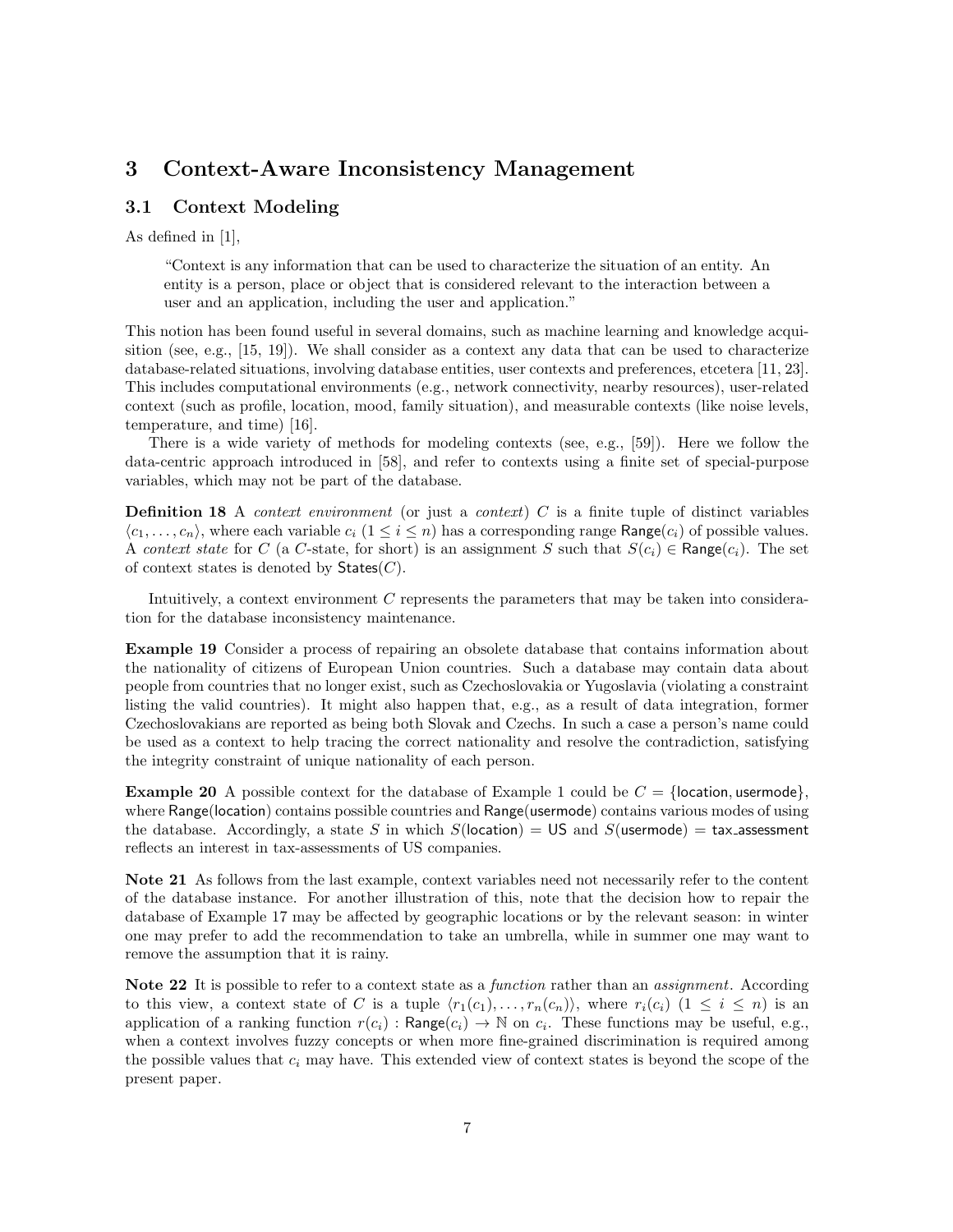### 3.2 Context Settings and Context Sensitivity

We are now ready to incorporate context-awareness into distance considerations. We do so by making the 'most plausible' interpretations in  $\mathcal{DB}$  (that is, the elements in  $\Delta_{DS}(\mathcal{DB})$ ) sensitive to context, in the sense that more 'relevant' formulas have higher impact on the distance computations than less 'relevant' formulas. Thus, while we still strive to minimize change, the latter will be measured in a more subtle, context-aware way. For this purpose we introduce graded functions which measure the relevance of information depending on context.

**Definition 23** A relevance ranking for a set  $\Gamma$  of formulas and a context environment  $C$ , is a total function  $R : \Gamma \times \text{States}(C) \to (0,1].$ 

Given a set Γ and a context environment C, a relevance ranking function for Γ and C assigns to every formula  $\psi \in \Gamma$  and every state S of C a (positive) relevance factor  $R(\psi, S)$  indicating the relevance of  $\psi$  according to S. Intuitively, higher values of these factors correspond to higher relevance of their formulas, which makes changes to these formulas in computing database repairs less desirable.

Note 24 Grading information, either by numerical values or by preference orders, is not unusual in AI systems, as it often helps to maintain consistency and cope with other anomalies in the data. In that respect, we may recall the CP-orders on the rules of multi-context systems, which can be used to explain inconsistency in those systems [27], probabilistic qualification of attack relations that help to provide a subtle conflict-free understanding of argumentation systems [39], and the methods for prioritized reasoning in logic programming with preference relations among the rules for providing coherent semantics to such programs (see [36] and the references therein). For some other monographs on preference modeling and further references see e.g. [18] and [48]. Here, relevance factors may be thought of as a context-dependent interpretation of preference/scoring functions [2] or of weights in prioritized theories [6]. However, unlike the grading approaches mentioned above, the domain of the ranking functions is not restricted to the available data, and so it can involve any kind of information which may be used to determine the most plausible repairs. In particular, this makes the concepts of contexts and personalization somewhat more abstractive and dynamic.

**Definition 25** A context setting for a set of formulas Γ is a triple  $CS(\Gamma) = \langle C, S, R \rangle$ , where C is a context environment,  $S \in \text{States}(C)$  is a C-state, and R is a relevance ranking function for  $\Gamma$  and C. In what follows we shall sometimes denote by  $\mathsf{CS}(\mathcal{L})$  a context setting  $\mathsf{CS}(\Gamma)$  in which  $\Gamma$  is the set of all the well-formed formulas of  $\mathcal{L}$ .

Consistency restoration for databases can now be defined as before (see Definitions 8 and 10). The outcome of this is demonstrated by the following example.

**Example 26** Let us reconsider the database of Example 17. Let  $CS = \langle C, S, R \rangle$  be a context setting where  $C = \{$  season $\}$  with Range(season) =  $\{$  summer, autumn, winter, spring $\}$ , and

$$
R(\text{rain}, S) = R(\text{take\_umbrella}, S) = \begin{cases} 1, & \text{if } S(\text{season}) = \text{winter or } S(\text{season}) = \text{autumn}, \\ 0.5, & \text{otherwise.} \end{cases}
$$
\n
$$
R(\text{warm}, S) = \begin{cases} 1, & \text{if } S(\text{season}) = \text{summer or } S(\text{season}) = \text{spring}, \\ 0.5, & \text{otherwise.} \end{cases}
$$

Suppose also that for every  $p \in \{\text{rain}, \text{warm}, \text{take\_umbrella}\}\$  we have  $R(\neg p, S) = \max(1 - R(p, S), \epsilon)$  for some small  $\epsilon > 0.6$  Now, let  $DS = \langle d_{\Sigma}^{\text{CS}}, \Sigma \rangle$  be a corresponding distance setting, where

 $d^{\sf CS}_{\Sigma}(I,I') = \Sigma(\{R(p,S)\cdot |I(p)-I'(p)|\mid p\in\{\textsf{rain},\textsf{warm},\textsf{take\_umbrella}\}\}).$ 

<sup>&</sup>lt;sup>6</sup>We need the  $\epsilon$  to avoid zeroed R-values. Clearly, its value should be less than 0.5; The exact value of  $\epsilon$  may depend on various considerations, such as the size of the database instance or the ratio between the 'cost' of the insertion and the deletion operations.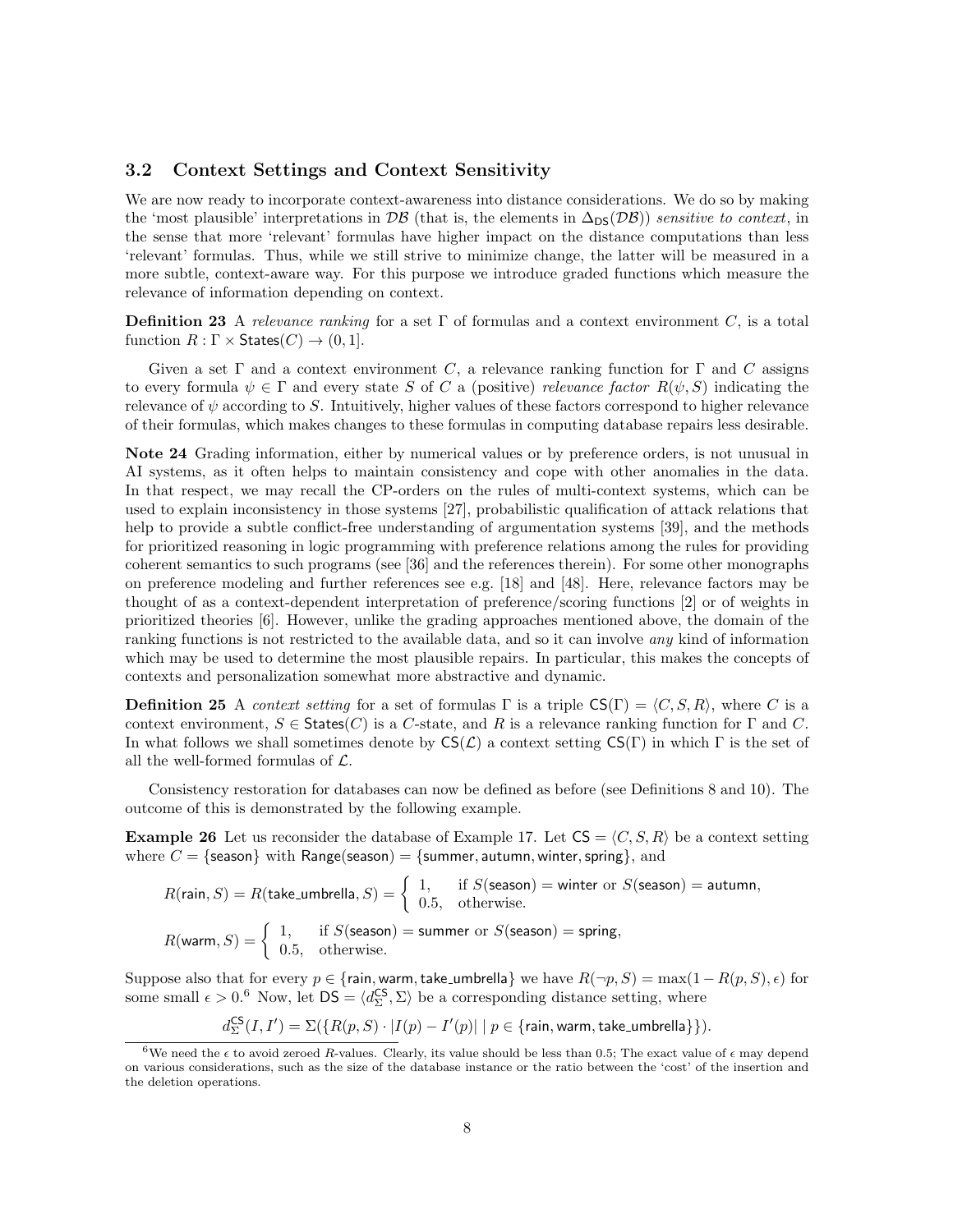It is not difficult to verify that  $d_{\Sigma}^{\text{CS}}$  is indeed a pseudo-distance. Calculations that are similar to those of Example 16 (where f is still  $\Sigma$  but now the distance is  $d_{\Sigma}^{\text{CS}}$ ) show that in a state S where S(season)  $\in$  {winter, autumn} the repair in which take umbrella is added to the database will be preferred, and in a state S where  $S$ (season)  $\in$  {spring, summer} the repair in which rainy is removed from the database will be preferred.

As we show below (and as indicated at the beginning of this subsection), to properly reflect the user preference in the database repairs, the distance setting should be tightly linked to the underlying preference setting. More precisely, the underlying distance setting  $DS = \langle d, f \rangle$  should be contextsensitive in the sense that  $d_{DS}$  should preserve the order induced by ranking function, as defined next.

**Definition 27** Let  $CS(\mathcal{L}) = \langle C, S, R \rangle$  be a context setting for a language  $\mathcal{L}$ . A distance setting DS =  $\langle d, f \rangle$  is called CS-sensitive, if for every two atomic formulas  $p_1$  and  $p_2$  such that  $R(p_1, S) > R(p_2, S)$ , it holds that  $d_{DS}(I_2, p_1) > d_{DS}(I_1, p_2)$  for every  $I_1 \in mod(p_1) \setminus mod(p_2)$  and  $I_2 \in mod(p_2) \setminus mod(p_1)$ .

Clearly, the results of Section 2 (e.g., Proposition 15) still hold for context-sensitive distance settings. Next, we demonstrate the effect of incorporating context sensitive distance settings on inconsistency management.

**Proposition 28** Let  $\mathcal{DB} = \langle \mathcal{D} \sqcup \{p_1, p_2\}, \mathcal{IC} \rangle$  be a database<sup>7</sup>,  $CS = \langle C, S, R \rangle$  a context setting and  $DS = \langle d, f \rangle$  a CS-sensitive distance setting in which f is hereditary. If  $R(p_1, S) > R(p_2, S)$ , then for every  $\mathcal{D}' \subseteq \text{Atoms}(\mathcal{L}) \setminus \{p_1, p_2\}$  such that  $\mathcal{D}' \sqcup \{p_1\} \models \mathcal{IC}$ , the DS-inconsistency value of  $\mathcal{D}_1 = \mathcal{D}' \sqcup \{p_1\}$ is smaller than the DS-inconsistency value of  $\mathcal{D}_2 = \mathcal{D}' \sqcup \{p_2\}.$ 

**Proof.** Let  $\mathcal{D}' \subseteq \text{Atoms}(\mathcal{L}) \setminus \{p_1, p_2\}$  and  $\mathcal{D}_1 = \mathcal{D}' \cup \{p_1\}$ . Since  $\mathcal{D}_1 \models \mathcal{IC}$ , we have that  $\text{Inc}_{DS}(\mathcal{D}_1) < \infty$ . Thus,  $\text{Inc}_{DS}(\mathcal{D}_1)$  <  $\text{Inc}_{DS}(\mathcal{D}_2)$  whenever  $\mathcal{D}_2 \not\models \mathcal{IC}$ . Suppose then that  $\mathcal{D}_2 \models \mathcal{IC}$  as well. In this case, in the notations of Proposition 13, we have that  $I_{\mathcal{D}_1}$  and  $I_{\mathcal{D}_2}$  differ only in the assignments for  $p_1$  and  $p_2$  (I.e.,  $I_{\mathcal{D}_1}$  satisfies  $p_1$  and falsifies  $p_2$  while  $I_{\mathcal{D}_2}$  satisfies  $p_2$  and falsifies  $p_1$ . Elsewhere, both interpretations are equal to  $I_{\mathcal{D}'}$ . Now, since DS is CS-sensitive, by the facts that (i)  $R(p_1, S) > R(p_2, S)$ , (ii)  $I_{p_1} \in mod(p_1) \setminus mod(p_2)$  and (iii)  $I_{p_2} \in mod(p_2) \setminus mod(p_1)$ , we have that  $d_{\text{DS}}(I_{\mathcal{D}_1}, p_2) < d_{\text{DS}}(I_{\mathcal{D}_2}, p_1)$ . Let  $\mathcal{D} \cup \text{CWA}(\mathcal{D} \sqcup \{p_1, p_2\}) = \{\psi_1, \dots, \psi_n\}$ . By the assumption that  $f$  is hereditary,

 $Inc_{DS}(\mathcal{D}_1) = \delta_{DS}(I_{\mathcal{D}_1}, \mathcal{D} \cup CWA(\mathcal{D}))$ 

 $= f({d_{DS}(I_{\mathcal{D}_1}, \psi_1), \ldots, d_{DS}(I_{\mathcal{D}_1}, \psi_n), d_{DS}(I_{\mathcal{D}_1}, p_1), d_{DS}(I_{\mathcal{D}_1})}$ (by the definition of  $\delta_{DS}$ )  $= f({d_{\text{DS}}(I_{\mathcal{D}_1}, \psi_1), \ldots, d_{\text{DS}}(I_{\mathcal{D}_1}, \psi_n), 0, d_{\text{DS}}(I_{\mathcal{D}_1})}$  $(p_2)$ ) (since  $I_{\mathcal{D}_1}$  satisfies  $p_1$ ) =  $f({d_{DS}(I_{\mathcal{D}_2}, \psi_1), \ldots, d_{DS}(I_{\mathcal{D}_2}, \psi_n), 0, d_{DS}(I_{\mathcal{D}_1}, p_2)}$  (I<sub>D<sub>1</sub></sub>  $(I_{\mathcal{D}_1}, I_{\mathcal{D}_2}$  differ only in  $p_1, p_2$ )  $< f({d_{\text{DS}}(I_{\mathcal{D}_2}, \psi_1), \ldots, d_{\text{DS}}(I_{\mathcal{D}_2}, \psi_n), 0, d_{\text{DS}}(I_{\mathcal{D}_2})}$  $(CS\text{-sensitivity}; f \text{ is hereditary})$  $= f({d_{\text{DS}}(I_{\mathcal{D}_2}, \psi_1), \ldots, d_{\text{DS}}(I_{\mathcal{D}_2}, \psi_n), d_{\text{DS}}(I_{\mathcal{D}_2}, p_2), d_{\text{DS}}(I_{\mathcal{D}_2})}$  $(p_1)$ ) (since  $I_{\mathcal{D}_2}$  satisfies  $p_2$ )  $= \delta_{DS}(I_{\mathcal{D}_2}, \mathcal{D} \cup \text{CWA}(\mathcal{D})) = \text{Inc}_{DS}(\mathcal{D}_2)$  (by the definition of  $\delta_{DS}$ )  $\Box$ 

It follows that when context-sensitive distances are incorporated, "more relevant" formulas are preferred in the repairs. This is shown next.

**Proposition 29** Let  $\mathcal{DB} = \langle \mathcal{D} \sqcup \{p_1, p_2\}, \mathcal{IC} \rangle$  be a database,  $CS = \langle C, S, R \rangle$  a context setting and  $DS = \langle d, f \rangle$  a CS-sensitive distance setting in which f is hereditary. If

- 1.  $\mathcal{DB}_1 = \langle \mathcal{D} \sqcup \{p_1\}, \mathcal{IC} \rangle$  is a consistent database,
- 2.  $R(p_1, S) > R(p_2, S)$ , and

<sup>&</sup>lt;sup>7</sup>We denote by  $\mathcal{D} \sqcup \{p_1, p_2\}$  the disjoint union of  $\mathcal D$  and  $\{p_1, p_2\}$ .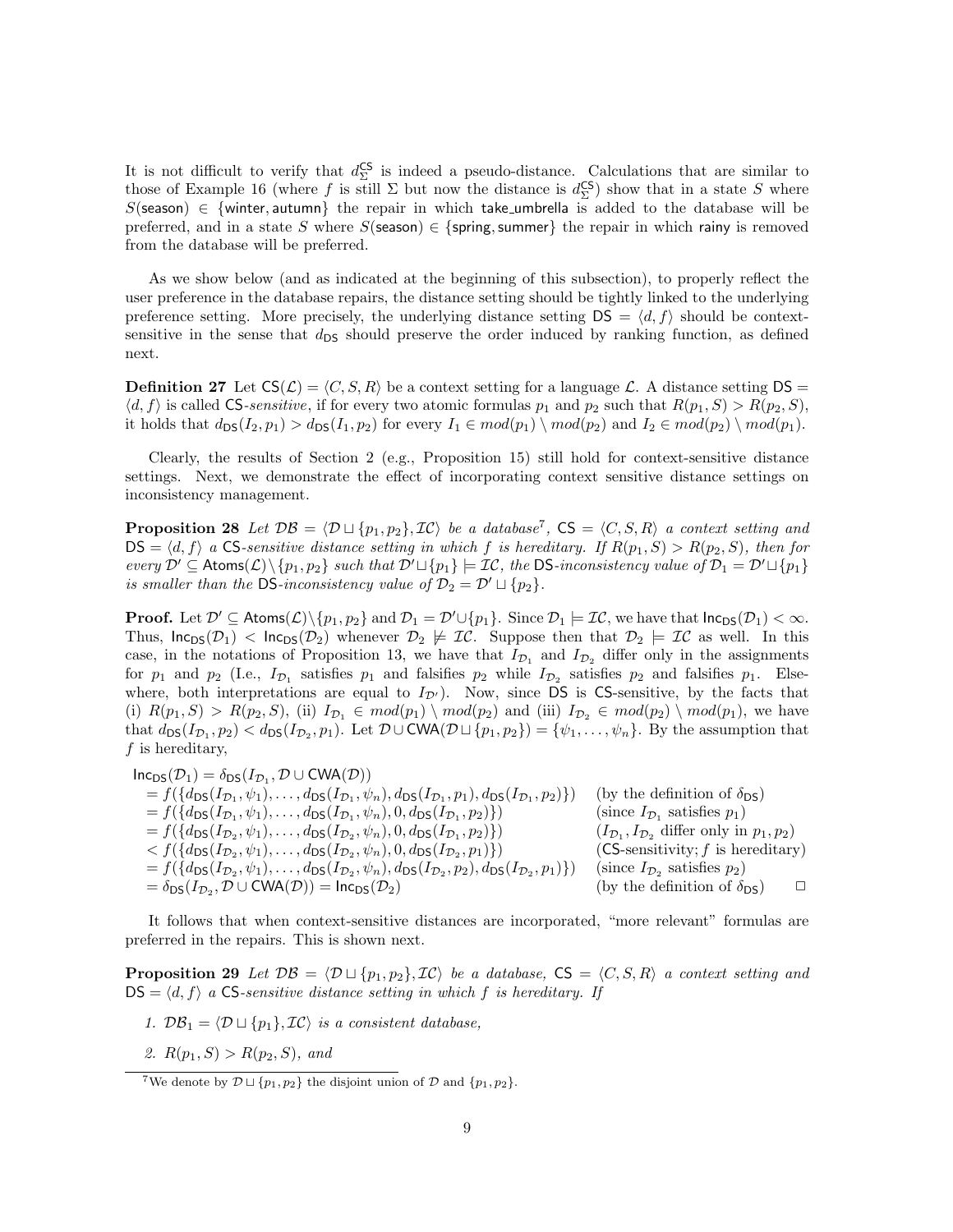3. IC  $\cup$  {p<sub>1</sub>, p<sub>2</sub>} is (classically) inconsistent.

Then no DS-repair of  $DB$  contains  $p_2$ .<sup>8</sup>

**Proof.** Suppose otherwise, and let  $\mathcal{R}_2 \in \text{Repairs}_{DS}(\mathcal{DB})$  be a DS-repair of  $\mathcal{DB}$  such that  $p_2 \in \mathcal{R}_2$ . In particular,  $\mathcal{R}_2$  is induced by some  $I_2 \in \Delta_{DS}(\mathcal{DB})$ . Note that since  $p_2 \in \mathcal{R}_2$ , necessarily  $I_2(p_2) = T$ , and since  $I_2 \models \mathcal{IC}$  (because  $I_2 \in \Delta_{DS}(\mathcal{DB})$ ), necessarily  $I_2(p_1) = F$  (otherwise  $I_2$  is a model of  $\mathcal{IC} \cup \{p_1, p_2\}$ ) which contradicts the assumption that the latter is inconsistent). It follows that  $\mathcal{R}_2 = \mathcal{D}' \sqcup \{p_2\}$  for some  $\mathcal{D}' \subseteq \mathcal{D}$ . Consider now the set  $\mathcal{R}_1 = \mathcal{D}' \sqcup \{p_1\}$ . Since  $\mathcal{DB}_1$  is a consistent database,  $\mathcal{R}_1 \models \mathcal{IC}$ , and so by Proposition 28,  $\text{Inc}_{DS}(\mathcal{R}_1) < \text{Inc}_{DS}(\mathcal{R}_2)$ . Thus,  $\delta_{DS}(I_1, \mathcal{DB}) < \delta_{DS}(I_2, \mathcal{DB})$ , where  $I_1$  is the characteristic model of  $\mathcal{R}_1$  (see Definition 12). This contradicts the assumption that  $I_2 \in \Delta_{DS}(\mathcal{DB})$ .  $\Box$ 

Under a further condition (Definition 30) Proposition 29 can be strengthened (Proposition 31).

**Definition 30** A distance setting  $DS = \langle d, f \rangle$  for a language L is called uniform, if for every two interpretations  $I_1, I_2 \in \Lambda_{\mathcal{L}}$  and for every atom  $p \in \text{Atoms}(\mathcal{L}), I_1(p) = I_2(p)$  implies that  $d_{\text{DS}}(I_1, p) =$  $d_{\text{DS}}(I_2, p).$ 

It is easy to verify that every distance setting in which the distance is one of those mentioned in Example 5, is uniform.

**Proposition 31** Let DS be a uniform distance setting. Then in the notations of Proposition 29 and under its assumptions,  $\mathcal{D}_1 = \mathcal{D} \sqcup \{p_1\}$  is the unique DS-repair of DB.

**Proof.** We show that  $\Delta_{DS}(\mathcal{DB}) = \{I_1\}$ , where  $I_1$  ia the (unique) model of  $\Gamma_{\mathcal{DB}_1}$ , defined by  $I_1(p) = T$ if  $p \in \mathcal{D}_1$  and  $I_1(p) = F$  otherwise (such a model exists since  $\mathcal{DB}_1$  is consistent). The claim then follows from the fact that  $\mathcal{D}_1 = \mathcal{R}(I_1)$ , i.e.,  $\mathcal{D}_1$  is the DS-repair of DB, which is induced by  $I_1$ .

Suppose that  $\mathcal{D} \cup \text{CWA}(\mathcal{D} \sqcup \{p_1, p_2\}) = \{\psi_1, \ldots, \psi_n\}$ , and let  $I \in \Delta_{\text{DS}}(\mathcal{D}\mathcal{B})$ . Then

 $\delta_{\text{DS}}(I, \mathcal{DB}) = f(\{d_{\text{DS}}(I, \psi_1), \dots, d_{\text{DS}}(I, \psi_n), d_{\text{DS}}(I, p_1), d_{\text{DS}}(I, p_2)\}).$ 

Now, by Proposition 29, since DS is CS-sensitive,  $I(p_2) = F$ . Also, by the definition of  $I_1$  we have that  $I_1(p_2) = F$ , and so, since DS is uniform,  $d_{DS}(I, p_2) = d_{DS}(I_1, p_2)$ . It follows that

$$
\delta_{\text{DS}}(I, \mathcal{DB}) \geq f(\{0, \ldots, 0, 0, d_{\text{DS}}(I, p_1), d_{\text{DS}}(I, p_2)\}) \geq f(\{0, \ldots, 0, 0, d_{\text{DS}}(I, p_2)\}) = f(\{0, \ldots, 0, 0, d_{\text{DS}}(I_1, p_2)\}) = \delta_{\text{DS}}(I_1, \mathcal{DB}).
$$

Thus,  $I_1 \in \Delta_{DS}(\mathcal{DB})$ . On the other hand, if there is some  $q \in \{\psi_1, \ldots, \psi_n, p_1\}$  for which  $d_{DS}(I, q) \neq$ 0, then since  $f$  is hereditary the above inequality becomes strict, which contradicts the assumption that  $I \in \Delta_{DS}(\mathcal{DB})$ . It follows that for every  $q \in \{\psi_1, \ldots, \psi_n, p_1\}$   $d_{DS}(I, q) = d_{DS}(I_1, q) = 0$ , i.e.,  $I \models q$ . One concludes, then, that I is a model of  $\mathcal{DB}_1$ , that is,  $I = I_1$ .

Propositions 29 and 31 can be generalized as follows:

Corollary 32 Let  $\mathcal{DB} = \langle \mathcal{D}, \mathcal{IC} \rangle$  be a database,  $CS = \langle C, S, R \rangle$  a context setting and  $DS = \langle d, f \rangle$  a CS-sensitive distance setting in which f is hereditary. Suppose that  $D = D' \sqcup D''$  can be partitioned to two disjoint nonempty subsets  $\mathcal{D}'$  and  $\mathcal{D}''$  such that

•  $\mathcal{DB}' = \langle \mathcal{D}', \mathcal{IC} \rangle$  is a consistent database,

<sup>&</sup>lt;sup>8</sup>Note that this is true even in case that  $\mathcal{DB}_2 = \langle \mathcal{D} \sqcup \{p_2\}, \mathcal{IC} \rangle$  is a consistent database.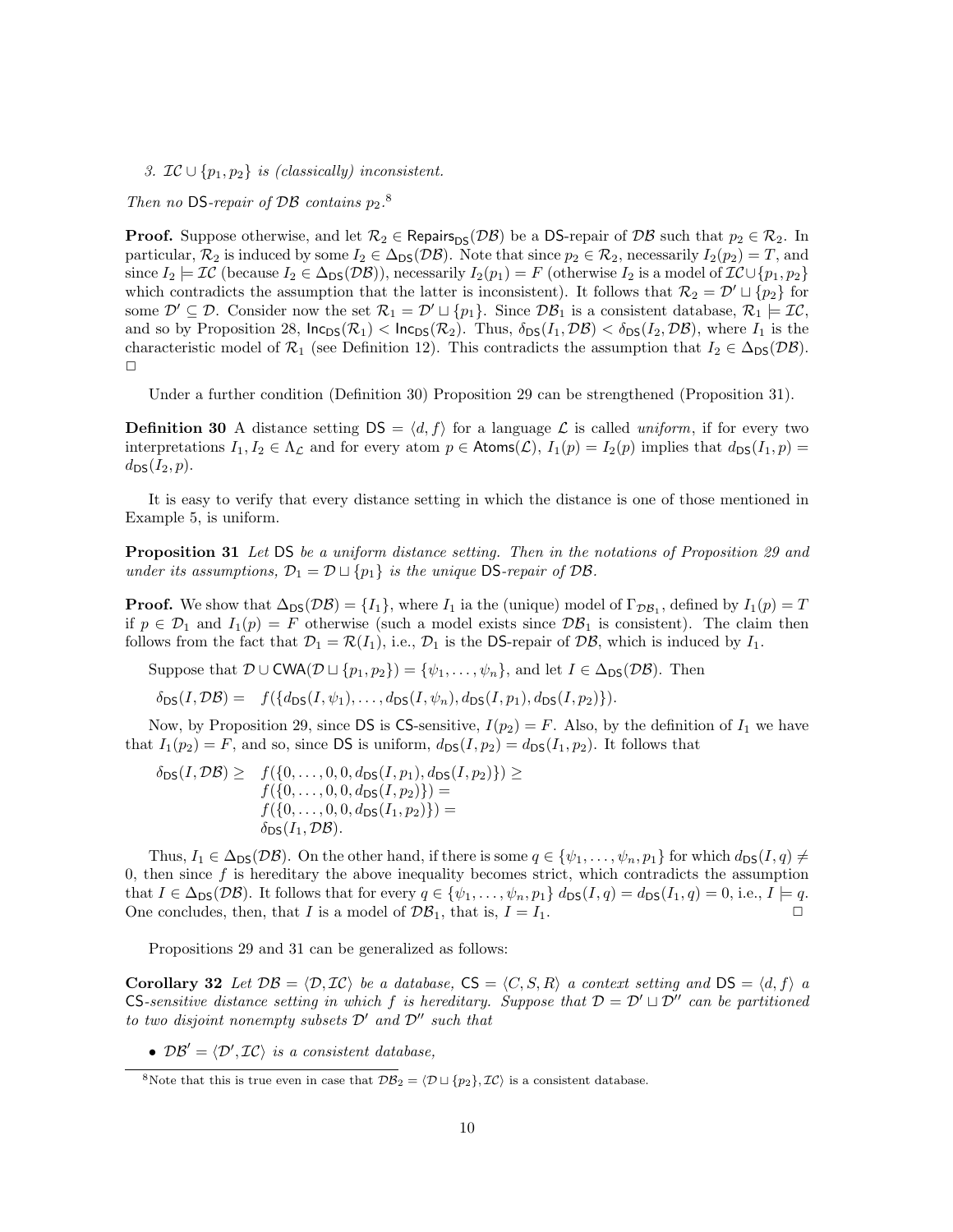- $\forall p'' \in \mathcal{D}'' \exists p' \in \mathcal{D}'$  such that  $\mathcal{IC} \cup \{p', p''\}$  is not consistent, and
- $\forall p' \in \mathcal{D}'$  and  $\forall p'' \in \mathcal{D}''$  it holds that  $R(p', S) > R(p'', S)$ .

Then for every DS-repair  $\mathcal R$  of  $\mathcal D\mathcal B$ ,  $\mathcal R \cap \mathcal D'' = \emptyset$ .

**Proof.** Let  $p_2 \in \mathcal{D}''$ . By Condition (2), there is  $p_1 \in \mathcal{D}'$  such that  $\mathcal{IC} \cup \{p_1, p_2\}$  is not consistent. Thus, by similar considerations as those in the proof of Proposition 29, no  $DS$ -repair of  $DB$  contains the fact  $p_2$ .

Corollary 33 In case that DS is a uniform distance setting, then in the notations of Proposition 32 and under its assumptions,  $\mathcal{D}'$  is the unique DS-repair of DB.

**Proof.** Similar to that of Proposition 31, using Corollary 32. □

#### 3.3 A Simple Construction of Context-Sensitive Distance Settings

In what follows we provide a concrete method for defining context-sensitive distance settings and exemplify some of the properties of the settings that are obtained.

**Definition 34** Let  $CS(\mathcal{L}) = \langle C, S, R \rangle$  be a context setting for  $\mathcal{L}$  and let g be an aggregation function. The (pseudo) distance  $d_g^{\text{CS}}$  on  $\Lambda_{\mathcal{L}}$  is defined as follows:

$$
d_g^{\mathsf{CS}}(I, I') = g(\{R(p, S) \cdot | I(p) - I'(p)| \mid p \in \mathsf{Atoms}(\mathcal{L})\}).
$$

It is easy to verify that for any CS and g, the function  $d_g^{\text{CS}}$  is indeed a pseudo-distance on  $\Lambda_{\mathcal{L}}$ . In particular, for any context setting  $\mathsf{CS}(\mathcal{L}) = \langle C, S, R \rangle$  where R is uniformly 1,  $d_{\Sigma}^{\mathsf{CS}}$  coincides with the Hamming distance  $d_H$  in Example 5. Note also that the pseudo distance used in Example 26 is a particular case of the definition above.

**Note 35** Let  $\mathcal{DB} = \langle \mathcal{D}, \mathcal{IC} \rangle$ ,  $CS = \langle C, S, R \rangle$ , and  $DS = \langle d_g^{\text{CS}}, f \rangle$ . For every set  $S \subseteq \text{Atoms}(\mathcal{L})$  whose characteristic function  $I_{\mathcal{S}}$  (recall Proposition 13) is a model of  $\mathcal{IC}$ , we have that:

 $Inc_{DS}(S) = \delta_{DS}(I_S, D \cup CWA(D)) =$  $f(\lbrace d_{\textsf{DS}}(I_{\mathcal{S}}, p) \mid p \in \mathcal{D} \rbrace \cup \lbrace d_{\textsf{DS}}(I_{\mathcal{S}}, \neg p) \mid \neg p \in \textsf{CWA}(\mathcal{D}) \rbrace) =$  $f({d_{DS}(I_S, p) | p \in \mathcal{D}} \cup {d_{DS}(I_S, \neg p) | p \in \text{Atoms}(\mathcal{L}) \setminus \mathcal{D}}).$ 

Since  $d_{DS}(I_S, p) = 0$  for every  $p \in S$  and  $d_{DS}(I_S, \neg p) = 0$  for every  $p \notin S$ , we have that

 $\mathsf{Inc}_\mathsf{DS}(\mathcal{S}) = f(\overline{0} \cup \{d_\mathsf{DS}(I_\mathcal{S}, p) \mid p \in \mathcal{D} \setminus \mathcal{S}\} \cup \{d_\mathsf{DS}(I_\mathcal{S}, \neg p) \mid p \in \mathcal{S} \setminus \mathcal{D}\}) =$  $f(\overline{0} \cup \{g(\overline{0} \cup \{R(p,S)\}) \mid p \in \mathcal{D} \setminus \mathcal{S}\} \cup \{g(\overline{0} \cup \{R(\neg p,S)\}) \mid p \in \mathcal{S} \setminus \mathcal{D}\}).$ 

Denote  $f(\overline{0}, x) = f({0, \ldots, 0, x, 0, \ldots, 0})$ . Whenever  $f(\overline{0}, x) = f(x)$  and  $g(\overline{0}, x) = g(x)$  (e.g., when  $f, g$  are the summation or the maximum function over non-negative values) we have that

$$
\mathsf{Inc}_{\mathsf{DS}}(\mathcal{S}) = f(\{g(R(p, S)) \mid p \in \mathcal{D} \setminus \mathcal{S}\} \cup \{g(R(\neg p, S)) \mid p \in \mathcal{S} \setminus \mathcal{D}\}).
$$

For monotonic f and g, then, what matters are the R-values of the atoms in the symmetric difference of D and the set of atoms (i.e., S) under consideration. The latter is a repair of  $\mathcal D$  (with respect to  $\mathcal{I}\mathcal{C}$ ) when these R-values are as minimal as possible.

The next proposition provides a general way of constructing context-sensitive distance settings, based on the functions in Definition 34.

**Proposition 36** Let  $CS = \langle C, S, R \rangle$  be a context setting and let  $DS = \langle d_g^{\text{CS}}, f \rangle$  be a distance setting, where  $g$  is a hereditary. Then  $DS$  is  $CS$ -sensitive.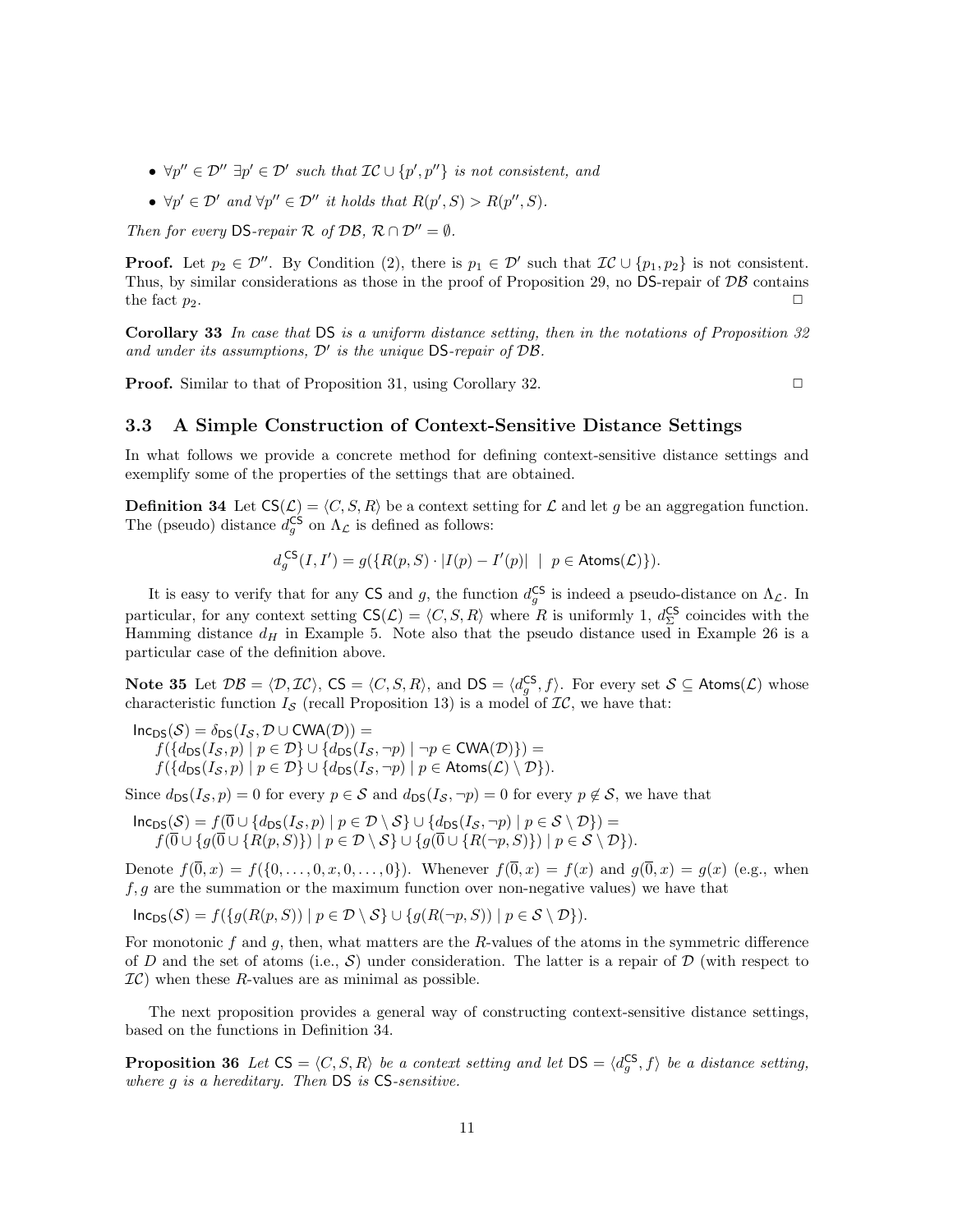**Proof.** Let  $p_1$  and  $p_2$  be atomic formulas such that  $R(p_1, S) > R(p_2, S)$ , and let  $I_1 \in mod(p_1) \setminus mod(p_2)$ and  $I_2 \in mod(p_2) \setminus mod(p_1)$ . Again, we denote  $g(\overline{0}, x) = g(\{0, \ldots, 0, x, 0, \ldots, 0\})$ . By Definition 8,

$$
d_{\text{DS}}(I_1, p_2) = \min \{ d_g^{\text{CS}}(I_1, J) \mid J \models p_2 \} \\
= \min \{ g(\{ R(p, S) \cdot |I_1(p) - J(p)| \mid p \in \text{Atoms}(\mathcal{L}) \}) \mid J \models p_2 \}.
$$

Since g is hereditary, the minimum above must be obtained for a model J of  $p_2$  that coincides with  $I_1$ on every atom  $p \neq p_2$ . It follows, then, that  $d_{\text{DS}}(I_1, p_2) = g(\overline{0}, R(p_2, S))$ . By similar considerations,  $d_{\text{DS}}(I_2, p_1) = g(\overline{0}, R(p_1, S))$ . Now, since  $R(p_1, S) > R(p_2, S)$  and since g is hereditary,  $d_{\text{DS}}(I_2, p_1)$  $d_{\text{DS}}(I_1, p_2).$ 

The next proposition demonstrates how CS-sensitive distance settings of the form defined above give precedence to "more relevant" facts: if two facts are the cause for the database inconsistency, the one with higher relevance ranking will be accepted while the other one will be rejected.

**Proposition 37** Let  $CS = \langle C, S, R \rangle$  be a context setting and let  $DS = \langle d_g^{\text{CS}}, f \rangle$  be a distance setting, where g and f are hereditary aggregation functions. Let  $\mathcal{DB} = \langle \mathcal{D} \sqcup \{p_1, p_2\}, \mathcal{IC}\rangle$  be a database such that the following conditions are satisfied:

- 1.  $R(p_1, S) > R(p_2, S)$  (i.e.,  $p_1$  is more relevant than  $p_2$ ), and
- 2. IC ∪ { $p_1, p_2$ } is not consistent (thus DB is not a consistent database), but the database  $\mathcal{DB}_1 =$  $\langle \mathcal{D} \sqcup \{p_1\}, \mathcal{IC} \rangle$  is consistent.<sup>9</sup>

Then  $\Delta_{DS}(\mathcal{DB}) = \{I_1\}$ , where  $I_1$  is the (unique) model of  $\mathcal{DB}_1$ .

**Proof.** By Proposition 36 DS is CS-sensitive. It is easy to see that DS is also uniform, and so by Proposition 31 the proposition is obtained.

**Example 38** Consider again Example 16, but this time let  $\mathcal{D} = \{T_{90K\$\}$ . In terms of that example, the insertion of  $T_{70K\$}^1$  and  $T_{80K\$}^1$  violates  $TC$ , thus only the fact with the higher rank will be accepted.

Proposition 37 may be extended in various ways. The next proposition gives one such extension.

**Proposition 39** Let  $\mathcal{DB} = \langle \mathcal{D}, \mathcal{IC} \rangle$  be a database,  $\mathsf{CS} = \langle C, S, R \rangle$  a context setting and  $\mathsf{DS} = \langle d_g^{\mathsf{CS}}, f \rangle$ a distance setting where g and f are hereditary aggregation functions. Suppose that  $\mathcal D$  can be partitioned to two nonempty subsets  $\mathcal{D}'$  and  $\mathcal{D}''$ , such that

- 1.  $\mathcal{DB}' = \langle \mathcal{D}', \mathcal{IC} \rangle$  is a consistent database,
- 2.  $\forall p'' \in \mathcal{D}'' \exists p' \in \mathcal{D}' \text{ s.t. } \mathcal{IC} \cup \{p', p''\} \text{ is not consistent, and}$
- 3.  $\forall p' \in D'$  and  $\forall p'' \in \mathcal{D}''$ ,  $R(p', S) > R(p'', S)$ .

Then  $\Delta_{DS}(\mathcal{DB}) = \{I'\},$  where I' is the (unique) model of  $\mathcal{DB}'$ .

Proof. Similar to the proof of Proposition 33, using the fact that DS is uniform and CS-sensitive. Below, we repeat the main arguments, adjusted to the specific construction in Definition 34.

Again, we denote:  $g(\overline{0}, x) = g({0, \ldots, 0, x, 0, \ldots, 0})$ . Then, for every atom p and interpretation I, we have that:

$$
d_{\text{DS}}(I, p) = \begin{cases} 0 & \text{if } I \models p, \\ g(\overline{0}, R(p, S)) & \text{otherwise.} \end{cases}
$$

<sup>&</sup>lt;sup>9</sup>Again,  $\mathcal{DB}_2(\mathcal{D} \sqcup \{p_2\}, \mathcal{IC})$  may be consistent as well, but this is not a prerequisite.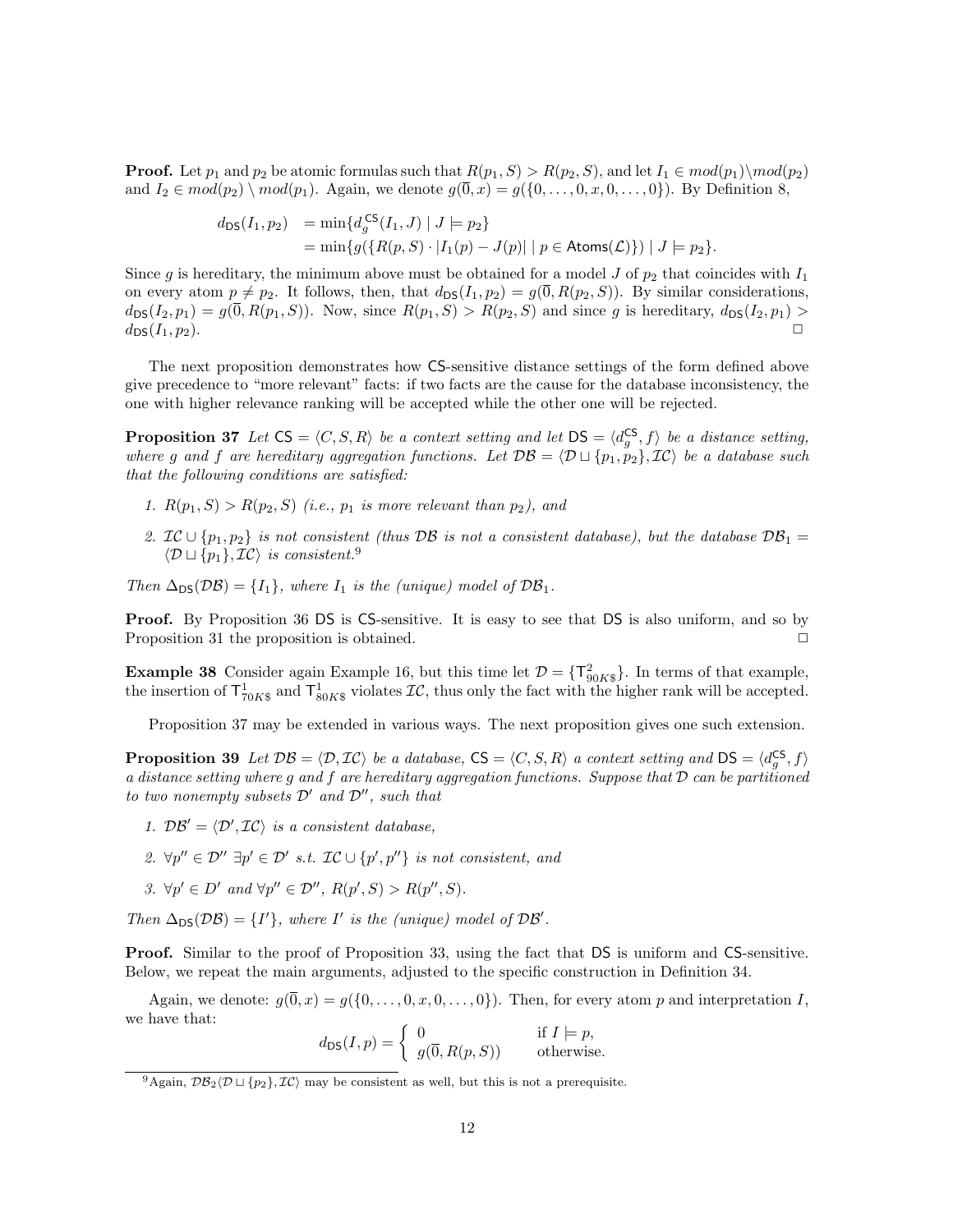Let  $\mathcal{D}' = \{p_1, \ldots, p_n\}, \mathcal{D}'' = \{q_1, \ldots, q_m\},\$ and  $\mathsf{CWA}(\mathcal{D}) = \{\psi_1, \ldots, \psi_k\}.$  By similar consideration as in the proof of Proposition 37, we have that:

(\*)  $\delta_{DS}(I',\mathcal{DB}) =$  $f({d_{\text{DS}}}(I',\psi_1),\ldots,d_{\text{DS}}(I',\psi_k),d_{\text{DS}}(I',p_1),\ldots,d_{\text{DS}}(I',p_n),d_{\text{DS}}(I',q_1),\ldots,d_{\text{DS}}(I',q_m)) =$  $f({0, \ldots 0, d_{\text{DS}}(I', q_1), \ldots, d_{\text{DS}}(I, q_m)}) =$  $f(\{0,\ldots,0,g(\overline{0}, R(q_1,S)),\ldots, ,g(\overline{0}, R(q_m,S))\}).$ 

Let now  $I \in \Delta_{\text{DS}}(\mathcal{DB})$ . By Corollary 32,  $I \not\models q_i$  for every  $1 \leq i \leq m$ , thus  $d_{\text{DS}}(I, q_i) = g(\overline{0}, R(q_i, S))$ for every  $1 \leq i \leq m$ . It follows that:

 $(**)$   $\delta_{DS}(I, \mathcal{DB}) =$  $f({d_{DS}(I, \psi_1), \ldots, d_{DS}(I, \psi_k), d_{DS}(I, p_1), \ldots, d_{DS}(I, p_n), d_{DS}(I, q_1), \ldots, d_{DS}(I, q_m)}) =$  $f({d_{\text{DS}}(I,\psi_1), \ldots, d_{\text{DS}}(I,\psi_k), d_{\text{DS}}(I,p_1), \ldots, d_{\text{DS}}(I,p_n), g(\overline{0}, R(q_1, S)), \ldots, g(\overline{0}, R(q_n, S))}).$ 

A pointwise comparison of the arguments of f in the last lines of  $(*)$  and  $(**)$  above indicates that the *i*-th argument of f in (\*) is less than or equal to the *i*-th argument of f in (\*\*). Thus  $\delta_{DS}(I',\mathcal{DB}) \le$  $\delta_{DS}(I, \mathcal{DB})$ , and so  $I' \in \Delta_{DS}(\mathcal{DB})$ , i.e.,  $\mathcal{DB}'$  is a repair of  $\mathcal{DB}$ . Moreover, if I characterizes a repair R other than  $\mathcal{DB}'$  then the inequality above becomes strict (because f is hereditary and at least one argument of f in  $(*)$  is strictly smaller than the corresponding argument of f in  $(*)$ ), but this is a contradiction to the assumption that  $I \in \Delta_{DS}(\mathcal{DB})$ . This implies that I must coincide with I', and so  $\Delta_{DS}(\mathcal{DB}) = \{I'\}.$  $\mathcal{C}$ .

**Example 40** Consider again the database in Example 1. By Example 16, the distance setting  $DS =$  $\langle d_H, \Sigma \rangle$  leads to the following two equally good repairs:

| Repair $1:$ |      |         |        | Repair 2 : |      |                |        |
|-------------|------|---------|--------|------------|------|----------------|--------|
| eNum        | name | address | salary | eNum       | name | address        | salary |
|             | John | UK      | 70K\$  |            | John | . , A <b>i</b> | 80K\$  |
|             | Marv | …, US   | 90K\$  |            | Marv | …. US          | 90K\$  |

Sensitivity to context may differentiate between these repairs, preferring one to another. Let us again denote by  $T_{UK}^1$ ,  $T_{AT}^1$  and  $T_{US}^2$  the tuple according to which John lives in the UK and is payed 70K\$, John lives in Austria and is payed 80K\$, and the tuple with the information about Mary.

Now, consider the context setting  $\text{CS}(\mathcal{L}) = \langle C, S, R \rangle$  and the distance setting  $DS = \langle d_{\Sigma}^{\text{CS}}, \Sigma \rangle$ , where the context environment is  $C = \{$  country $\}$ , its range is Range(country) =  $\{US, UK, AT\}$ , the state is  $S$ (country) = UK, and the relevance ranking is given by the following functions:

$$
R(\mathsf{T}_{\mathsf{c}}^{\mathsf{i}}, S) = \left\{ \begin{array}{ll} 1, & \text{if } c = S(\text{country}), \\ 0.5, & \text{otherwise.} \end{array} \right. \qquad R(\neg \mathsf{T}_{\mathsf{c}}^{\mathsf{i}}, S) = \left\{ \begin{array}{ll} 0.5, & \text{if } c = S(\text{country}), \\ 1, & \text{otherwise.} \end{array} \right.
$$

Computation of  $\Delta_{DS}$  is given in the table below (where we abbreviate  $d(\psi, S)$  for  $d_{\Sigma}^{CS}(\psi, S)$ ).

|                              | $UK, \sim$ | А        | -        | d.<br>–<br>U K <sup>0</sup> | d.<br>-  |          | ∧nc      |
|------------------------------|------------|----------|----------|-----------------------------|----------|----------|----------|
|                              |            | 0.5      |          |                             |          | 0.5      |          |
| <u>— т</u><br>UK             |            | 0.5      |          |                             |          | 0.5      |          |
| 'Τ+<br>$^{\prime}$ AT        |            | 0        |          |                             |          | 0.5      | 4. L     |
| $\mathsf{T}^1_{\mathsf{US}}$ |            | 0.5      |          |                             |          | 0.5      |          |
| $\cdots$                     | $\cdots$   | $\cdots$ | $\cdots$ | $\cdots$                    | $\cdots$ | $\cdots$ | $\cdots$ |
| UK.                          |            | 0.5      |          |                             |          |          | 0.5      |
| <u>.</u><br>US »<br>AT'      |            | O        |          |                             |          |          |          |
| $\cdots$                     | $\cdots$   | $\cdots$ | $\cdots$ | $\cdots$                    | $\cdots$ | $\cdots$ | $\cdots$ |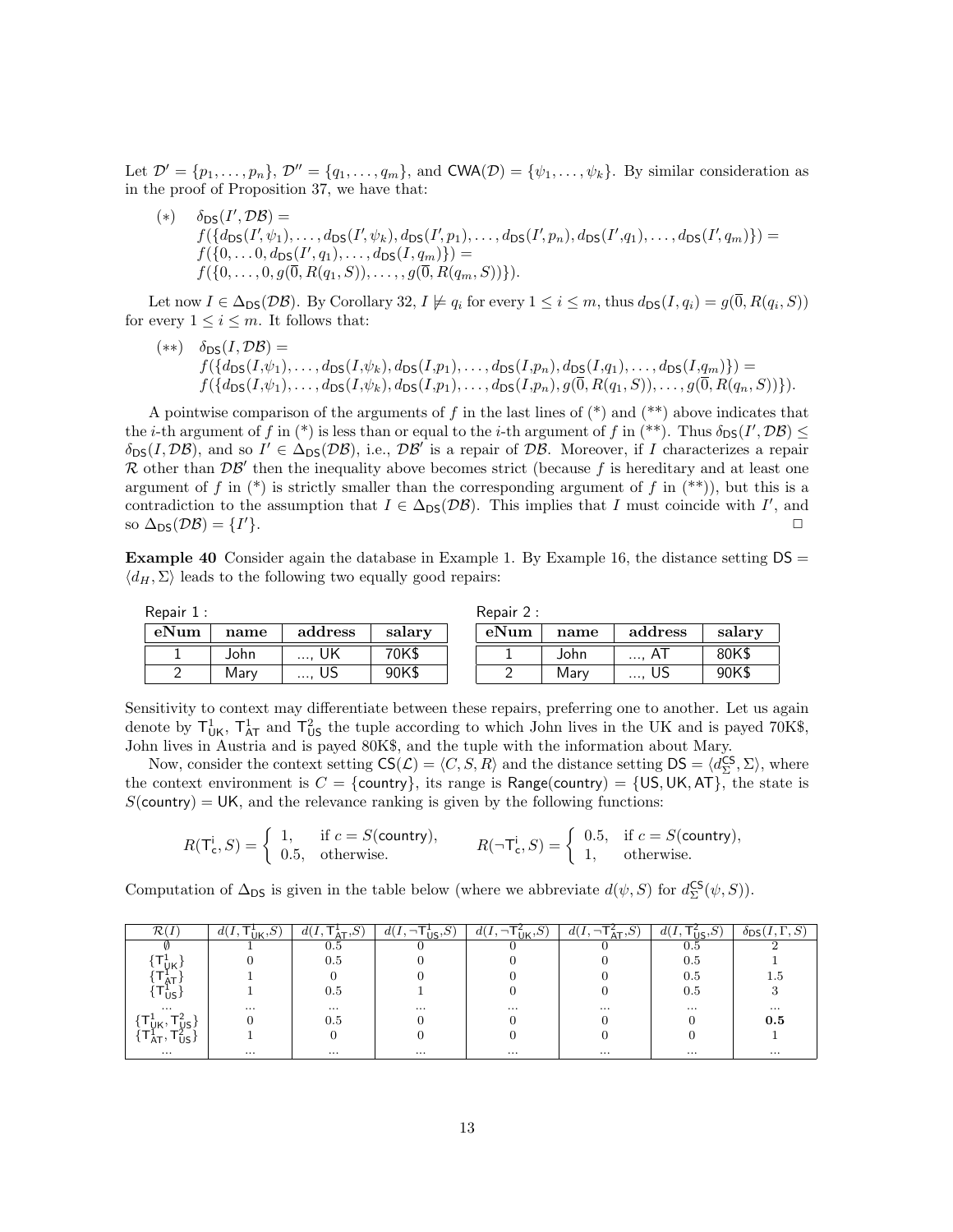According to CS, the single element in  $\Delta_{DS}(DB)$  satisfies  $\{T_{UK}^1, T_{US}^2\}$ , and so Repair 1 is preferred. Dually, in a state S' where  $S'$  (country) = AT, Repair 2 is preferred. Thus, context-aware considerations lead us to choose different repairs according to the relevance ranking, as indeed guaranteed by Propositions 37 and 39 (see also Example 38).

Note 41 A more sophisticated relevance ranking, which makes preferences among locations according to their distances from the state location, could be

$$
R(\mathsf{T}^x_y, s) = 1 - \frac{\mathsf{Dist}(y, S(\mathsf{location}))}{N+1},
$$

where N denotes the maximal distance from  $S$ (location). Similarly, if one prefers higher salary values, the relevance ranking for the same database could assign to each salary its value normalized to the  $(0, 1]$ -interval. If lower salary values are preferred, one may consider instead a ranking assigning  $\frac{1}{x}$  to a salary of  $x$ , and so forth. A proper choice of the ranking functions is of-course a crucial issue here, but this is beyond the scope of the present paper.

# 4 Some Notes on Applications

In this section we comment on some concrete applications of our framework. Specifically, we demonstrate how two different approaches to database repair may be interpreted as contexts in our framework and as a consequence may be applied using our setting. These approaches involve two types of considerations: repair operations and user preferences specified as partial orders.

### 4.1 Repair Operations

A common way to repair an inconsistent database is by minimizing the number of changes in the database instance (see, e.g.,  $[4, 7, 12, 13, 45]$ ). This 'cardinality-based' approach is reproduced in the next definition.

**Definition 42** Given a (possibly inconsistent) database  $\mathcal{DB} = \langle \mathcal{D}, \mathcal{IC} \rangle$  for a language L, a pairwise *repair* of  $\mathcal{DB}$  is a pair  $\mathcal{R} = (R^+, R^-)$ , where  $R^+, R^- \subseteq \text{Atoms}(\mathcal{L})$ , such that:

- (a)  $R^+ \cap \mathcal{D} = \emptyset$  and  $R^- \subseteq \mathcal{D},^{10}$
- (b) The database  $\langle \mathcal{D} \cup R^+ R^-, \mathcal{I} \mathcal{C} \rangle$  is consistent, and
- (c)  $(R^+, R^-)$  is minimal in its cardinality: there is no pair  $\langle S^+, S^- \rangle$  that satisfies Conditions (a) and (b), and for which  $|S^+ \cup S^-|$  <  $|R^+ \cup R^-|$ .

Intuitively,  $R^+$  is the set of atoms that should be inserted to D and  $R^-$  is the set of atoms that should be deleted from  $\mathcal D$  for restoring the consistency of  $\mathcal D\mathcal B$ . Repaired databases are then consistent databases which are derived from a given database by means of a minimal number of insertions and deletions. The correspondence between the repairs in Definition 42 and in Definition 12 is realized in [7], where (a variation of) the next result is shown:

**Proposition 43** Let  $\mathcal{DB} = \langle \mathcal{D}, \mathcal{IC} \rangle$  be a database and denote by Repairs<sub>card</sub>( $\mathcal{DB}$ ) the set of (cardinalitybased) pairwise repairs of  $\mathcal{DB}$ , as defined in Definition 42. Then there is a one-to-one correspondence between the elements in Repairs<sub>card</sub>(DB) and the elements in Repairs<sub>DS</sub>(DB) for DS =  $\langle d_U, \Sigma \rangle$ . Moreover, it holds that:

<sup>&</sup>lt;sup>10</sup>In particular,  $R^+ \cap R^- = \emptyset$ .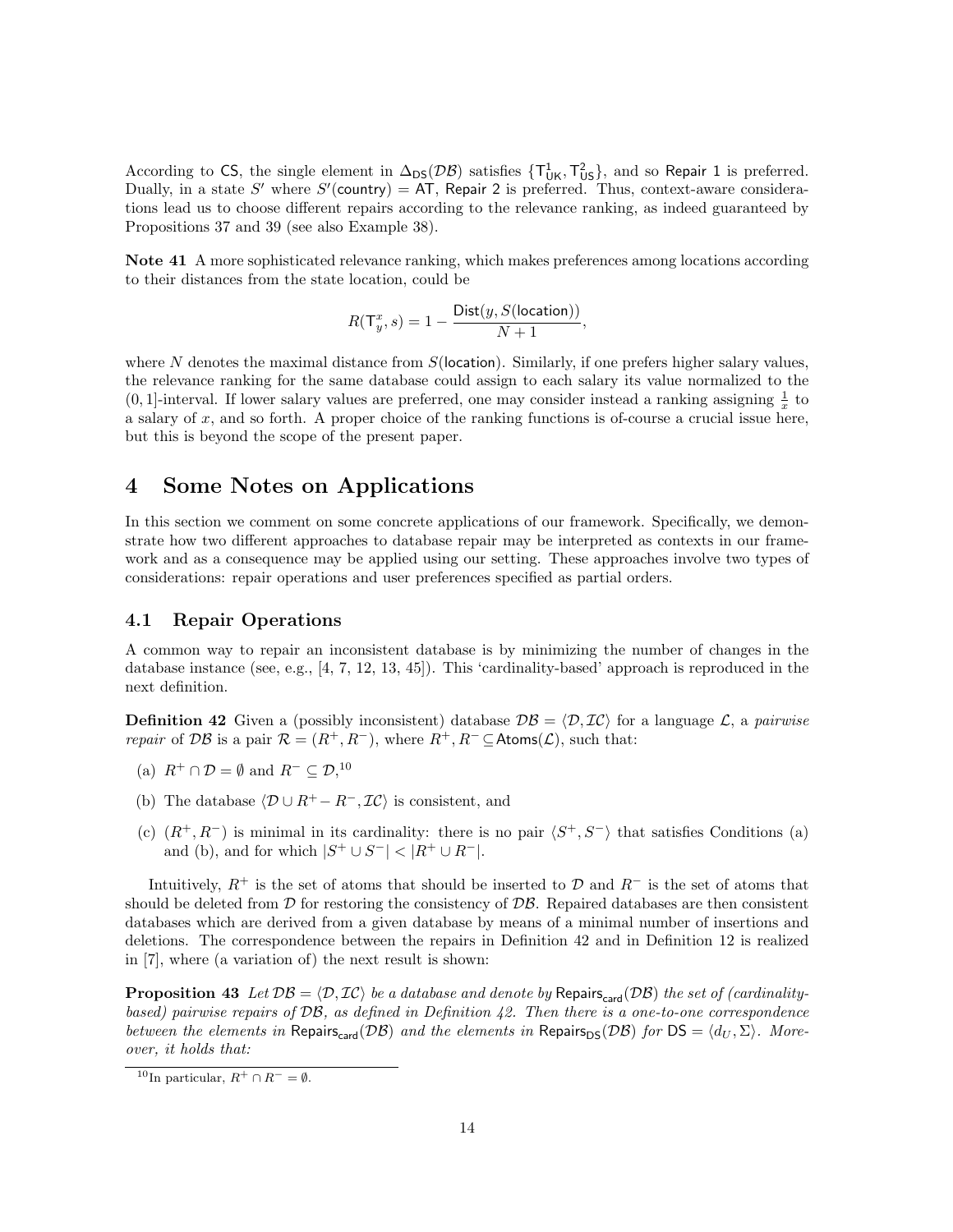1. If  $\mathcal{R} \in \text{Repairs}_{DS}(\mathcal{DB})$  then  $\langle \mathcal{R}-\mathcal{D}, \mathcal{D}-\mathcal{R} \rangle \in \text{Repairs}_{\text{card}}(\mathcal{DB}),$ 

2. If  $(R^+, R^-) \in \text{Repairs}_{\text{card}}(\mathcal{DB})$  then  $\mathcal{D} \cup R^+ - R^- \in \text{Repairs}_{\text{DS}}(\mathcal{DB})$ .

We note that another common way of repairing databases is obtained by exchanging the cardinalitybased requirement in Condition (c) of Definition 42 by a set-inclusion criterion (stating that there is no  $\langle S^+, \overline{S}^-\rangle$  satisfying Conditions (a) and (b), for which  $S^+ \cup S^- \subsetneq R^+ \cup R^-$ ). This is the basic idea behind the repairing method introduced in [3], followed by the works in, e.g., [4, 8, 34, 37, 44]. Clearly, every pairwise repair that is obtained by the cardinality-based Definition 42 is also a repair according to the set-inclusion approach, but the converse is not necessarily true (see also [12, 13, 45]).

In [34], Greco et al. introduced a qualitative approach to database repair, using polynomial functions that assign a numeric value to each repair that reflects its quality. A certain repair of  $\mathcal{DB}$  is considered preferred with respect to a given function  $f$ , if its f-value is minimal among the f-values of the repairs of DB. Among the functions used in [34] for repair evaluations are those that count the number of inserted atoms (thus, repairs with a minimal number of insertions are preferred over other repairs), the number deleted atoms (so the amount of retractions is minimized), and the number of modified atoms. It is easy to see that these preference criteria may be simulated by corresponding contexts in our framework. Indeed, given a database  $\mathcal{DB} = \langle \mathcal{D}, \mathcal{IC} \rangle$ , let  $\langle C, S, R \rangle$  be the context setting where  $C = \{$ minimized action $\}$ , Range(minimized action) =  $\{$ insertion, deletion $\}$ , and, for some small<sup>11</sup>  $\epsilon > 0$ ,

$$
R(p, S) = \begin{cases} 1 - \epsilon, & \text{if } S(\text{minimized action}) = \text{detection and } p \in \mathcal{D} \\ & \text{or } S(\text{minimized action}) = \text{insertion and } p \notin \mathcal{D}, \\ & \text{if } S(\text{minimized action}) = \text{detection and } p \notin \mathcal{D} \\ & \text{or } S(\text{minimized action}) = \text{insertion and } p \in \mathcal{D}. \end{cases}
$$

For every p and S we let  $R(\neg p, S) = 1 - R(p, S)$ . Using the distance setting  $DS = \langle d_{\Sigma}^{\text{CS}}, \Sigma \rangle$ , we have that in a state S where  $S(\text{minimized action}) =$  deletion repairs with a minimal number of deletions are preferred, and when  $S(minmixed action)$  = insertion repairs with a minimal number of insertions are preferred.

#### 4.2 User Preference

User preference has been widely explored in the database community, in particular in the context of query personalization. It reflects the subjective value of information, a notion that is well-studied in information systems and related communities (see, e.g., [53]). While the information preferred by the user is highly subjective and hard to measure, measuring the value of information in the presence of inconsistency is even more challenging. Yet, one could say that the relation between inconsistency and information value is a kind of an inverse dependency: the information becomes less valuable as the inconsistency in it increases. Moreover, inconsistency related to more valuable information is often more significant. Thus, given the user preference, we can express it in terms of information value, and then strive to minimize the significance of inconsistency.

A common way of expressing user preferences is by partial orders [21, 56]. Below, we assume that preferred data is assigned higher values.

**Definition 44** Let **L** be a finite set of literals. A *preference* **P** for **L** is an irreflexive and transitive partial order on **L**. A path in **P** is a sequence  $p = \langle l_1, \ldots, l_n \rangle \in \mathbf{L}$ , such that  $(l_1, l_2), \ldots, (l_{n-1}, l_n) \in \mathbf{P}$ . In this case, for every  $1 \leq i \leq n$  we denote  $weight_p(l_i) = \frac{i}{n}$ . Finally, for every literal  $l \in \mathbf{L}$ , we define:  $val_{\mathbf{P}}(l) = min\{weight_p(l) | p \text{ is a path in } \mathbf{P} \text{ and } l \in p\}.$ 

<sup>&</sup>lt;sup>11</sup>Here, again, the exact value of  $\epsilon$  may depend on various considerations, like the relative cost of insertions versus deletions, to what extent the content of the database is reliable (and so whether deletions are allowed), etc.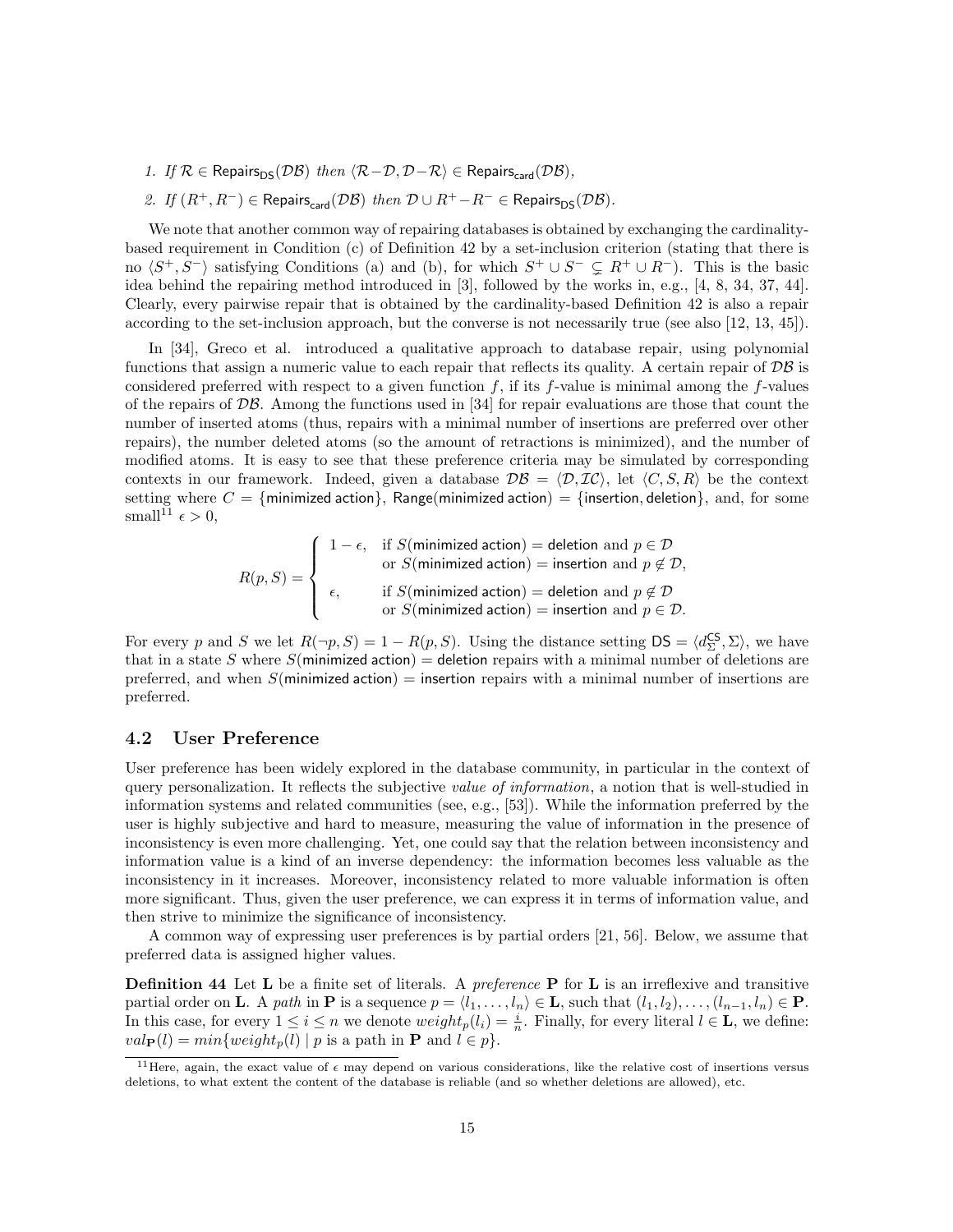Given an inconsistent database  $\mathcal{DB}$  and a preference P for  $\mathcal{D} \cup \text{CWA}(\mathcal{D})$ , we can use P for defining a context setting for the computation of the most plausible repairs.

**Definition 45** Let  $\mathcal{DB}$  be a database, and let **PR** be the set of all possible preferences on  $\Gamma$  =  $\mathcal{D} \cup \text{CWA}(\mathcal{D})$ . This induces a variety of context settings  $\text{CS}(\Gamma) = \langle C, S, R \rangle$  for  $\Gamma$ , in which  $C = \langle \text{pref} \rangle$ with  $Range(\text{pref}) = \text{PR}, S \in \text{PR}, \text{and the relevance ranking } R : \Gamma \times \text{States}(C) \to (0,1]$  is defined for every  $l \in \Gamma$  and  $\mathbf{P} \in \mathsf{PR}$  by  $R(l, \mathbf{P}) = val_{\mathbf{P}}(l).^{12}$ 

**Example 46** In Example 16, let  $\mathbf{P} = \{(\mathbf{T}_{70K}^1, \mathbf{T}_{80K}^1), (\mathbf{T}_{70K}^2, \mathbf{T}_{80K}^2)\}\)$  be a preference on  $\mathcal{D} \cup \text{CWA}(\mathcal{D})$ . Then, e.g.,  $R(\mathsf{T}_{70K}^1, \mathbf{P}) = \frac{1}{2}$  and  $R(\mathsf{T}_{80K}^1, \mathbf{P}) = 1$ . Since none of the negative literals occurs in **P**, all of them are evaluated by 1.

We note, finally, that our approach may be useful also for providing distance-based indications about the inconsistency of  $\mathcal{DB}$ , like those considered, e.g., in [33]. Such a measurement could be, for instance, the numerical value  $\delta_{DS}(I, \mathcal{D} \cup \text{CWA}(\mathcal{D}))$  where  $I \in \Delta_{DS}(\mathcal{D}\mathcal{B})$ . Since this value is the same for every  $I \in \Delta_{DS}(\mathcal{DB})$ , it reflects a property of the database itself.<sup>13</sup> Note that this measurement is zeroed only if  $\mathcal{DB}$  is consistent and is strictly positive otherwise.

### 5 Concluding Remarks and Further Research

This paper focuses on personalizing the process of management of inconsistent information in database systems by means of context-aware considerations. As observed in [29], contexts are still understudied in the AI community. In the scope of database systems, context awareness has only recently been addressed in relation to user preference in querying (consistent) databases [52, 57]. To the best of our knowledge, the approach presented here is the first one to directly apply context-aware considerations for an automated inconsistency management. Combined with the extensive work available on personalization and automatically determining user's context and preferences (see, e.g., [10, 24, 38]), it may open the door to new inconsistency management solutions and novel database technologies. A by-product of this work is therefore a step towards linking works on consistent-query answering in database systems (like [3, 4, 12, 13, 22, 37, 63]) and disciplines that are originated from information science perspective (e.g.,  $[1, 10, 11, 15, 19, 20, 23, 29, 58, 59]$ ). Implementation and evaluation of the methods in this paper are currently a work in progress.<sup>14</sup>

There are a number of directions for further research. First, we mainly focus here on propositional databases. As hinted, e.g., in Example 5, more sophisticated definitions of context and distance settings are available for first-order languages (see also [49] and [63]), which are yet to be incorporated in our framework.

Another issue for further exploration is considering knowledge bases which may contain also complex formulas. In this case one may take further advantage of the basic ideas of mathematical fuzzy logic, namely that grades are combined using some logical operators and define, e.g., the following principles for ranking complex formulas:

| $R(\neg \psi, S)$             | $=$ $-$ | $1 - R(\psi, S),$ <sup>15</sup>          |
|-------------------------------|---------|------------------------------------------|
| $R(\psi_1 \wedge \psi_2, S)$  | $=$     | $\min(R(\psi_1, S), R(\psi_2, S)),$      |
| $R(\psi_1 \vee \psi_2, S)$    | $=$     | $max(R(\psi_1, S), R(\psi_2, S)),$       |
| $R(\psi_1 \supset \psi_2, S)$ | $=$     | $\max(R(\neg \psi_1, S), R(\psi_2, S)).$ |

<sup>&</sup>lt;sup>12</sup>Note that each literal l has at least one path to which it belongs: the path  $\langle l \rangle$  of size 1. Thus, in the absence of longer paths, the relevance ranking of  $l$  is 1.

<sup>&</sup>lt;sup>13</sup>In fact, this value may be expressed by:  $\min\{\text{Inc}_{DS}^{\mathcal{DB}}(S) \mid S \subseteq \text{Atoms}(\mathcal{L})\}\;$  See Proposition 13.

<sup>14</sup>See http://mailng.hevra.haifa.ac.il/∼annazam/publications/publications.html for a (Java-based) demonstration of computing context-aware repairs by  $d_{\Sigma}^{\text{CS}}$  and by  $d_{max}^{\text{CS}}$ . Extending this tool to a more general setting could also allow for an integration with the Tweety project libraries [62].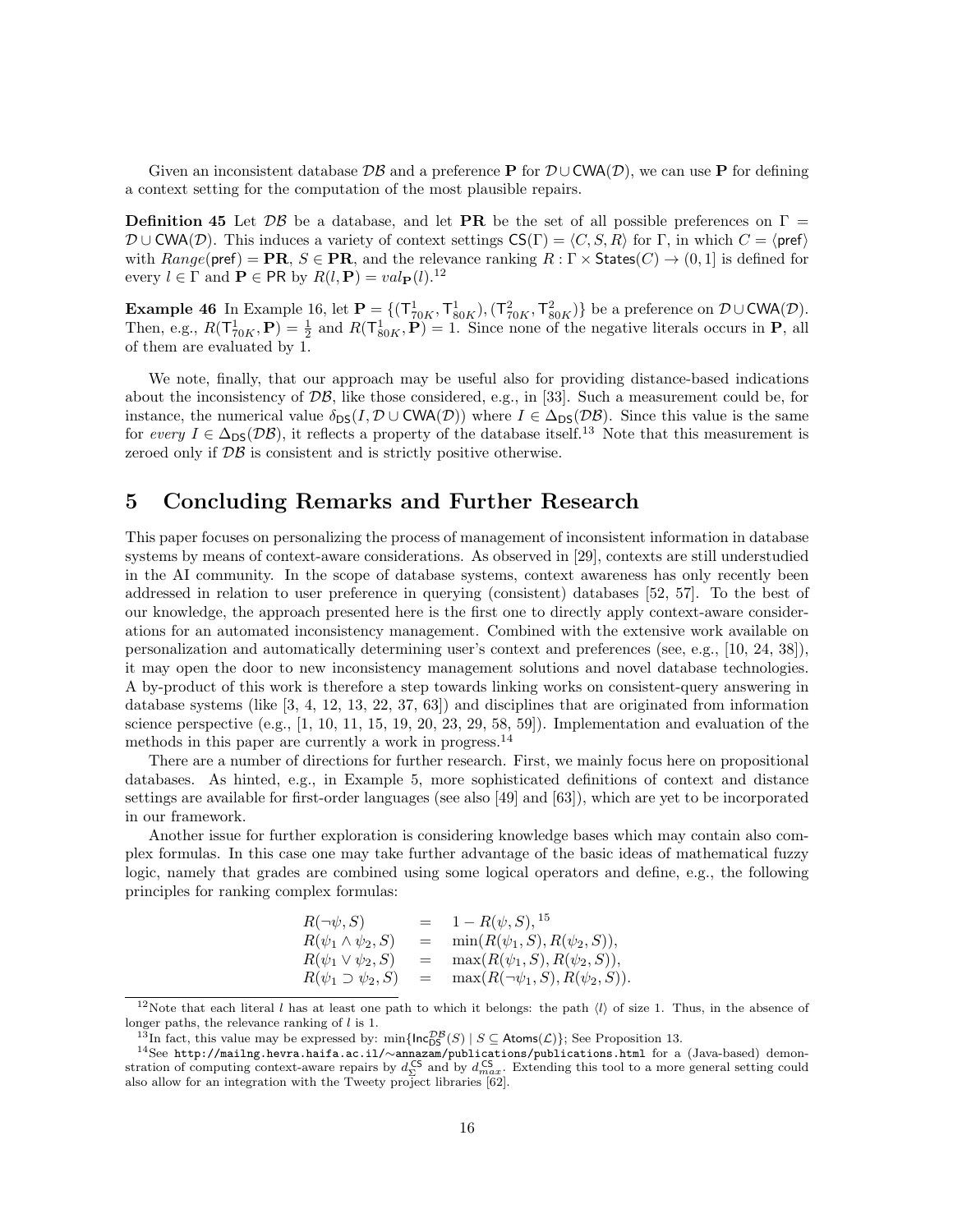One interesting domain in which the ideas described in this paper can be potentially useful is that of requirement engineering (RE). The requirements problem was originally formulated by Zave and Jackson in  $[65]$  as an abductive problem: given requirements R and domain assumptions D, find specification S, satisfying  $D \cup S \vdash R$  under the condition that  $D \cup S$  is consistent. The last condition reflects the standard approach in RE that all contradictions must be eliminated before the solutions are identified. It has been acknowledged that this is rarely possible to achieve (see, e.g., [50, 51]) and so several inconsistency-tolerant substitute approaches were proposed. One such approach is a paraconsistent language for modeling requirements, called Techne [30, 40]. This language allows to relax the consistency assumption and is based on the idea of looking for the most suitable maximally consistent subsets of the theory. This is done by means of r-nets, which are directed labeled graphs representing goals, tasks, and relationships between them, such as conflict (that is understood as logical inconsistency), optionality, and preference. An example of an r-net (capturing requirements of a scheduler) is shown in Figure 1. The relationships of conflicts are represented by arcs labeled by C-marked triangles.<sup>16</sup>



Figure 1: An r-net (taken from [17])

Finding maximally consistent subsets of requirements in r-nets can be simulated in our framework by translating an r-net into a logical theory, taking the nodes representing requirements as its literals, and formulas encoding the relationships of conflicts and non-optional nodes as integrity constraints. That is, a conflict between  $r_1, \ldots, r_n$  can be represented via the formula  $r_1 \wedge \ldots \wedge r_n \rightarrow \perp$  (where  $\perp$ is a propositional constant representing falsity). Preference can then be transformed into a relevance ranking as described above. An actual implementation of this idea is left for future work.

Future work also involves computational considerations regarding our framework. Results concerning the computational complexity of decision problems in related frameworks show that (as expected) these problems are not tractable. For instance, Theorem 1 in [14] shows that even for simple integrity constraints of the form of functional dependencies or inclusion dependencies, determining whether there is a repair whose weighted distance<sup>17</sup> from the database theory is not bigger than a certain

<sup>&</sup>lt;sup>15</sup>In this case, one may restrict the range of R to the *open* unit interval  $(0, 1)$  to avoid zeroed values of R.

<sup>16</sup>For instance, the requirements that the location should be sent on an interactive map is in conflict with the requirement that scheduling is manual.

 $17$ That is, the DS-inconsistency value of the repair, where distances are factored by numeric data (as in Definition 34).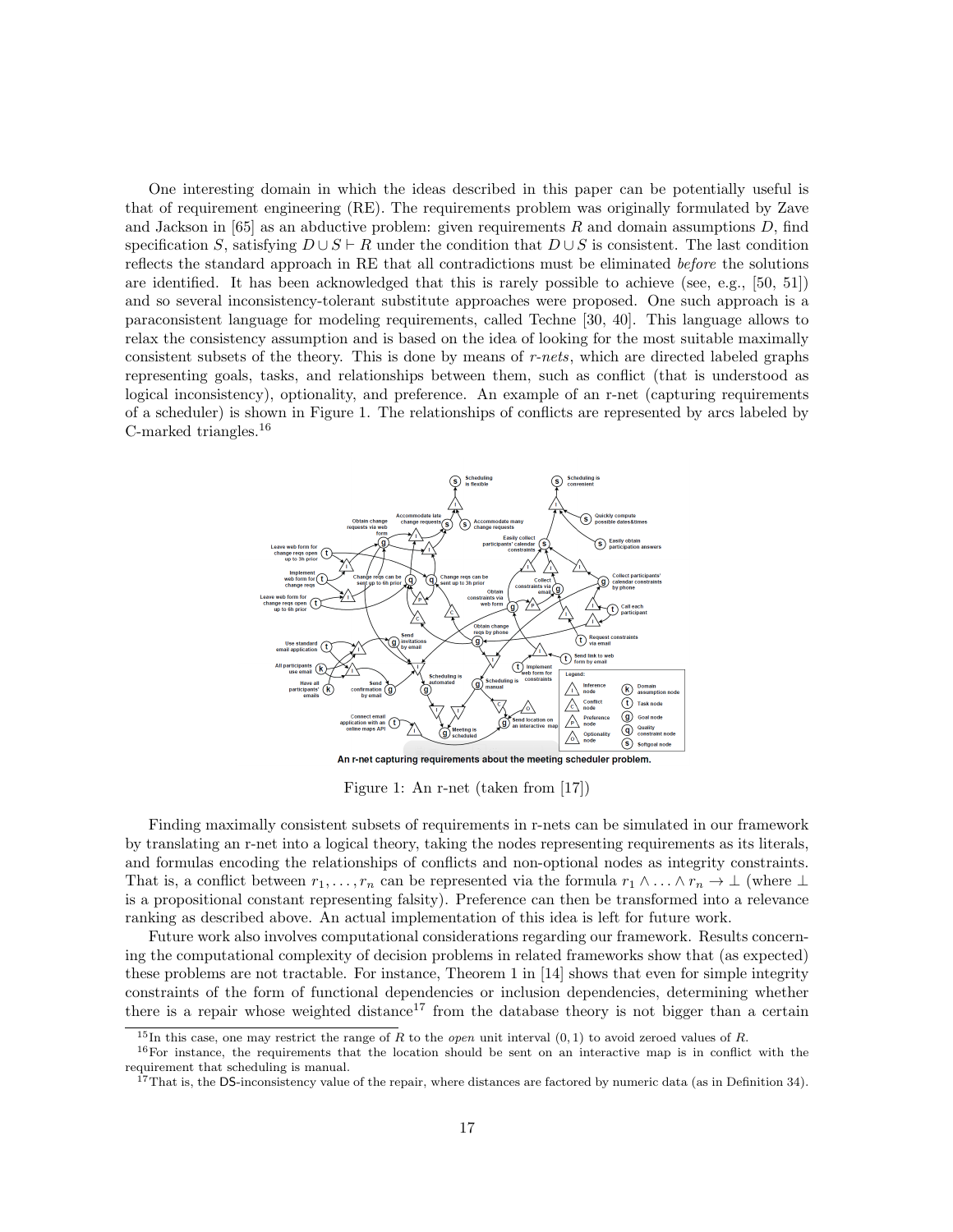threshold, is NP-complete. Yet, our conjecture is that the incorporation of context-awareness ingredients in the distance computations does not increase the complexity of the related problems, at least as far as the context sensitive distances in Section 3.3 are concerned. Known techniques for query answering that are based on (answer set) logic programming [4, 26, 31], as well as studies on the computational complexity of related problems [56, 61] may be helpful to verify these issues. Likewise, experience gained in similar implementations [44] and experiments with algorithms for reasoning with distance semantics [9, 32] and for producing similar repairs [14] can help in checking the suitability of our framework for handling practical cases.

## References

- [1] G. D. Abowd, A. K. Dey, P. J. Brown, N. Davies, M. Smith, and P. Steggles. Towards a better understanding of context and context-awareness. In Handheld and Ubiquitous Computing, pages 304–307. Springer, 1999.
- [2] R. Agrawal and E. L. Wimmers. A framework for expressing and combining preferences. In Proc. SIGMOD Conference on Management of Data, pages 297–306. ACM, 2000.
- [3] M. Arenas, L. Bertossi, and J. Chomicki. Consistent query answers in inconsistent databases. In Proc. PODS'99, pages 68–79. ACM, 1999.
- [4] M. Arenas, L. Bertossi, and J. Chomicki. Answer sets for consistent query answering in inconsistent databases. Theory and Practice of Logic Programming, 3(4–5):393–424, 2003.
- [5] O. Arieli. Distance-based paraconsistent logics. International Journal of Approximate Reasoning, 48(3):766–783, 2008.
- [6] O. Arieli. Reasoning with prioritized information by iterative aggregation of distance functions. Journal of Applied Logic, 6(4):589–605, 2008.
- [7] O. Arieli, M. Denecker, and M. Bruynooghe. Distance semantics for database repair. Annals of Mathematics and Artificial Intelligence, 50(3–4):389–415, 2007.
- [8] O. Arieli, M. Denecker, B. Van Nuffelen, and M. Bruynooghe. Coherent integration of databases by abductive logic programming. Artificial Intelligence Research, 21:245–286, 2004.
- [9] O. Arieli and A. Zamansky. Simplified forms of computerized reasoning with distance semantics. Journal of Applied Logic, 9(1):1–22, 2011.
- [10] M. Baldauf, S. Dustdar, and F. Rosenberg. A survey on context-aware systems. International Journal of Ad Hoc and Ubiquitous Computing, 2(4):263–277, 2007.
- [11] M. Bazire and P. Brézillon. Understanding context before using it. In Proc. CONTEXT'05, LNCS 3554, pages 29–40. Springer, 2005.
- [12] L. Bertossi. Consistent query answering in databases. SIGMOD Record, 35(2):68–76, 2006.
- [13] L. Bertossi. Database Repairing and Consistent Query Answering. Synthesis Lectures on Data Management. Morgan & Claypool Publishers, 2011.
- [14] P. Bohannon, M. Flaster, W. Fan, and R. Rastogi. A cost-based model and effective heuristic for repairing constraints by value modification. In Proc. SIGMOD Conference on Management of Data, pages 143–154. ACM, 2005.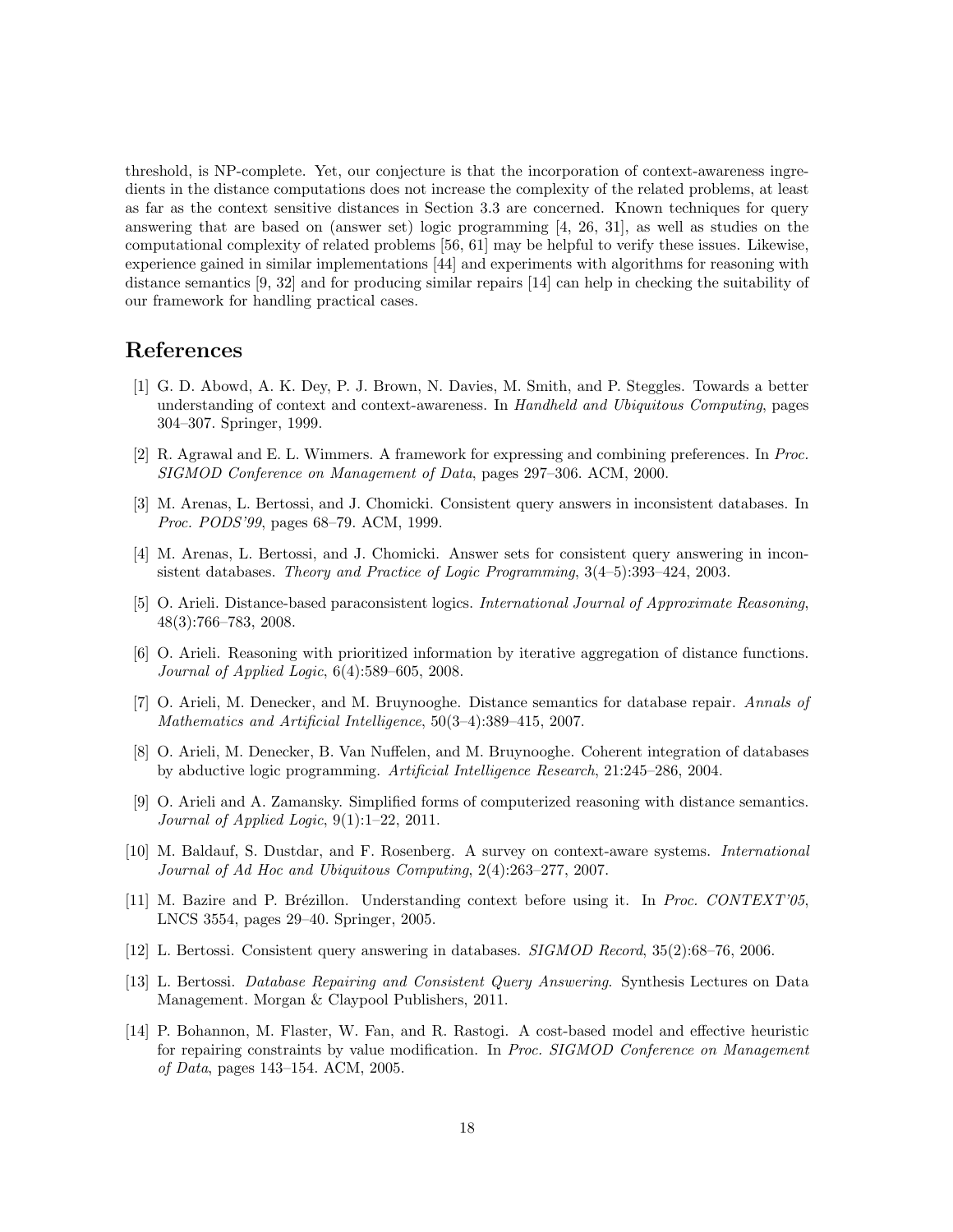- [15] C. Bolchini, C. Curino, G. Orsi, E. Quintarelli, R. Rossato, F. A. Schreiber, and L. Tanca. And what can context do for data? *Commumicationms of the ACM*,  $52(11):136-140$ , 2009.
- [16] C. Bolchini, C. Curino, E. Quintarelli, F. A. Schreiber, and L. Tanca. A data-oriented survey of context models. ACM Sigmod Record, 36(4):19–26, 2007.
- [17] A. Borgida, N. Ernst, I. Jureta, A. Lapouchnian, S. Liaskos, and J. Mylopoulos. Techne: A(nother) requirements modeling language. Technical Report No. CSRG-593, Computer Systems Research Institute, University of Toronto, 2009.
- [18] R. Brafman and C. Domshlak. Preference handling An introductory tutorial. AI Magazine, 30(1):58–86, 2009.
- [19] P. Brézillon. Context in artificial intelligence: I. A survey of the literature. Computers and Artificial Intelligence, 18(4), 1999.
- [20] P. J. Brown, J. D. Bovey, and X. Chen. Context-aware applications: From the laboratory to the marketplace. IEEE Personal Communication, 4(5):58–64, 1997.
- [21] J. Chomicki. Querying with intrinsic preferences. In Proc. EDBT'02, LNCS 2287, pages 34–51. Springer, 2002.
- [22] J. Chomicki. Consistent query answering: Five easy pieces. In Proc. ICDT'07, LNCS 4353, pages 1–17. Springer, 2007.
- [23] A. Dey. Understanding and using context. Personal and Ubiquitous Computing, 5(1):4–7, 2001.
- [24] A. K. Dey, G. D. Abowd, and D. Salber. A conceptual framework and a toolkit for supporting the rapid prototyping of context-aware applications. Human-Computer Interaction,  $16(2):97-166$ , 2001.
- [25] J. Dieudonné. Foundations of Modern Analysis. Academic Press, 1969.
- [26] T. Eiter. Data integration and answer set programming. In Proc. LPNMR'05, LNCS 3662, pages 13–25. Springer, 2005.
- [27] T. Eiter, M. Fink, P. Sch¨uller, and A. Weinzierl. Finding explanations of inconsistency in multicontext systems. Journal of Artificial Intelligence, 216:233–274, 2014.
- [28] T. Eiter and H. Mannila. Distance measure for point sets and their computation. Acta Informatica, 34:109–133, 1997.
- [29] H. R. Ekbia and A. G. Maguitman. Context and relevance: A pragmatic approach. In Modeling and Using Context, pages 156–169. Springer, 2001.
- [30] N. A. Ernst, A. Borgida, J. Mylopoulos, and I. J. Jureta. Agile requirements evolution via paraconsistent reasoning. In Advanced Information Systems Engineering, pages 382–397. Springer, 2012.
- [31] E. Franconi, A. L. Palma, N. Leone, S. Perri, and F. Scarcello. Census data repair: A challenging application of disjunctive logic lrogramming. In Proc. LPAR'01, LNCS 2250, pages 561–578. Springer, 2001.
- [32] N. Gorogiannis and A. Hunter. Implementing semantic merging operators using binary decision diagrams. International Journal of Approximate Reasoning, 49(1):234–251, 2008.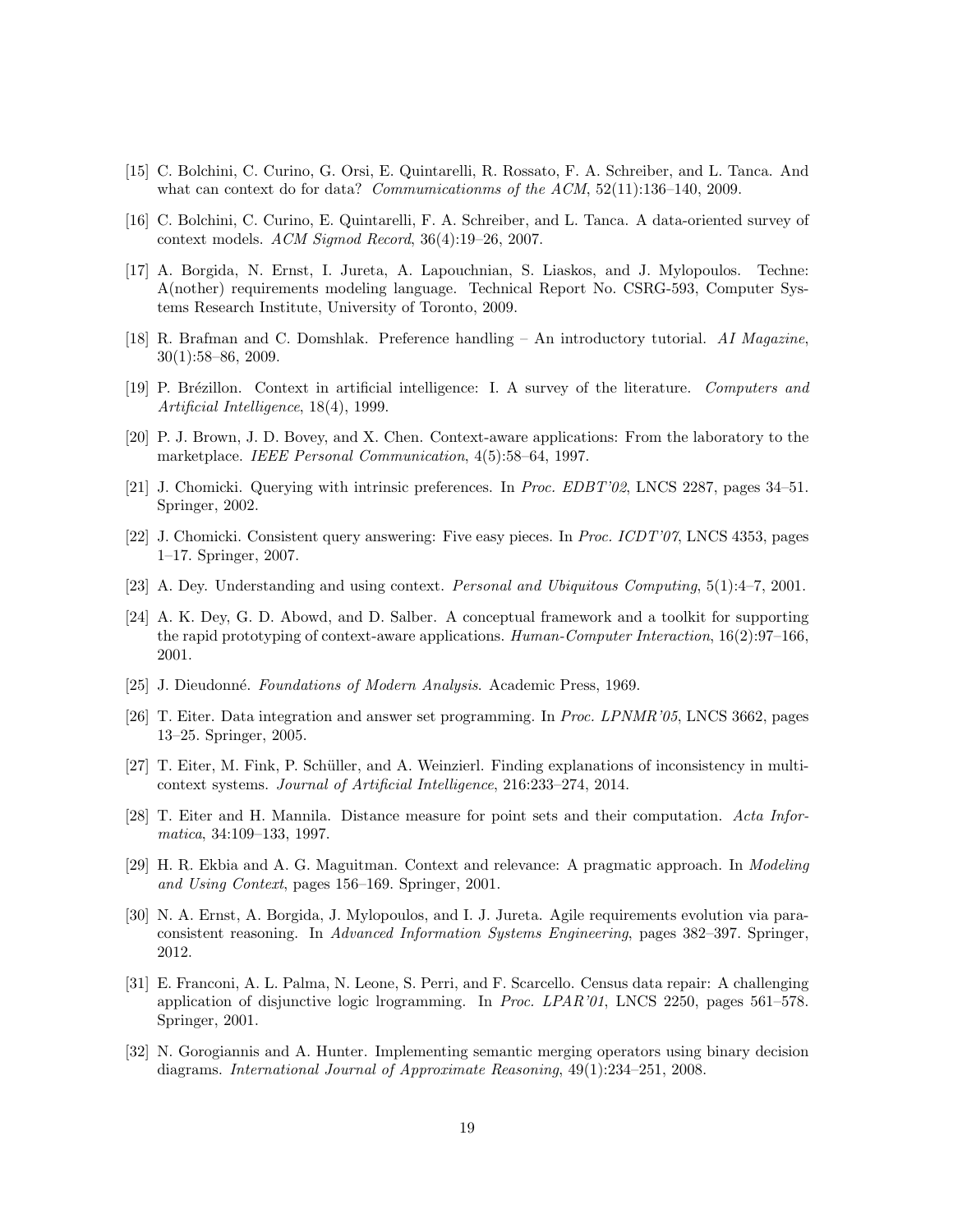- [33] J. Grant and A. Hunter. Distance-based measures of inconsistency. In Proc. ECSQARU'13, LNCS 7958, pages 230–241. Springer, 2013.
- [34] S. Greco, C. Sirangelo, I. Trubitsyna, and E. Zumpano. Preferred repairs for inconsistent databases. In Proc. IDEAS'03, pages 202–211. IEEE, 2003.
- [35] S. Greco, C. Sirangelo, I. Trubitsyna, and E. Zumpano. Feasibility conditions and preference criteria in querying and repairing inconsistent databases. In Proc. DEXA'04, LNCS 3180, pages 44–55. Springer, 2004.
- [36] S. Greco, I. Trubitsyna, and E. Zumpano. On the semantics of logic programs with preferences. Journal of Artificial Intelligent Research, 30:501–523, 2007.
- [37] S. Greco and E. Zumpano. Querying inconsistent databases. In Proc. LPAR'2000, LNAI 1955, pages 308–325. Springer, 2000.
- [38] K. Henricksen and J. Indulska. Developing context-aware pervasive computing applications: Models and approach. Pervasive and Mobile Computing, 2(1):37–64, 2006.
- [39] Anthony Hunter. Probabilistic qualification of attack in abstract argumentation. Journal of Approximate Reasoning, 55(2):607–638, 2014.
- [40] I. Jureta, A. Borgida, N. A. Ernst, and J. M. Techne: Towards a new generation of requirements modeling languages with goals, preferences, and inconsistency handling. In Proc. RE'10, pages 115–124, 2010.
- [41] Y. Katsis, A. Deutsch, Y. Papakonstantinou, and V. Vassalos. Inconsistency resolution in online databases. In Proc. ICDE'10, pages 1205–1208. IEEE, 2010.
- [42] S. Konieczny, J. Lang, and P. Marquis. DA2 merging operators. Artificial Intelligence, 157(1– 2):49–79, 2004.
- [43] S. Konieczny and R. Pino Pérez. Merging information under constraints: A logical framework. Logic and Computation, 12(5):773–808, 2002.
- [44] N. Leone, T. Eiter, W. Faber, M. Fink, G. Gottlob, and G. Greco. Boosting information integration: The INFOMIX system. In Proc. SEBD'05, pages 55–66, 2005.
- [45] A. Lopatenko and L. Bertossi. Complexity of consistent query answering in databases under cardinality-based and incremental repair semantics. In Proc. ICDT'07, LNCS 4353, pages 179– 193. Springer, 2007.
- [46] M. V. Martinez, F. Parisi, A. Pugliese, G. I. Simari, and V. S. Subrahmanian. Inconsistency management policies. In Proc. KR'08, pages 367–377. AAAI Press, 2008.
- [47] J. McCarthy. Circumscription A form of non monotonic reasoning. Artificial Intelligence, 13(1–2):27–39, 1980.
- [48] S. Moretti, M. Öztürk, and A. Tsoukiàs. Preference modelling. In *Multiple Criteria Decision* Analysis: State of the Art Surveys, volume 78 of International Series in Operations Research and Management Science, pages 27–59. Springer, 2012.
- [49] S. H. Nienhuys-Cheng. Distance between Herbrand interpretations: A measure for approximations to a target concept. In Proc. ILP'97, LNCS 1297, pages 213–226. Springer, 1997.